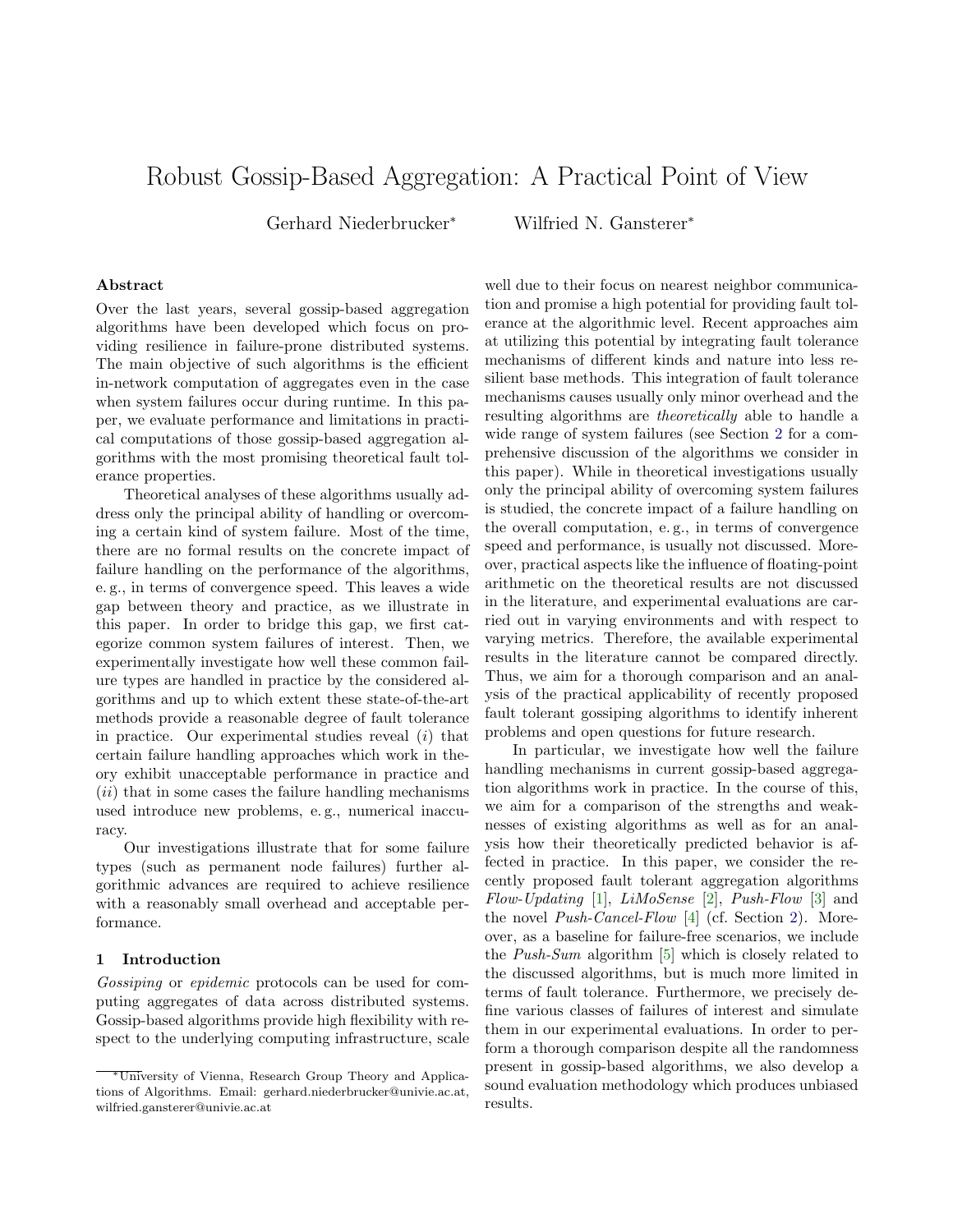Contributions. We present an in-depth experimental analysis of state-of-the-art fault tolerant gossipbased aggregation algorithms and study their behavior in realistic scenarios which are out of reach of the corresponding theoretical results available in the literature. We observe that the characteristics of real computations and floating-point arithmetic have partly—depending on the concrete algorithm—a major impact on fault tolerance properties. Moreover, we observe that certain fault tolerance mechanisms lead to unexpectedly high overhead and we can even identify commonly shared problems in the considered algorithms. By these observations we bridge the gap between the (partially) existing theoretical analysis of the algorithms and their behavior in practice. Thus, these observations show that the theoretical ability of overcoming system failures can be insufficient in practice. For carrying out our experiments we use a self-made simulator which allows a wide range of experiments up to a large scale.

Synopsis. In Section [2](#page-1-0) we review the considered aggregation algorithms and discuss their theoretical properties and expected (fault tolerance) behavior. In Section [3](#page-4-0) we summarize our evaluation methodology and precisely define all notions required to empirically verify the expected (fault tolerance) properties of the considered algorithms. Section [4](#page-10-0) is devoted to our experimental work and reveals several weaknesses of the considered algorithms which where not identified in the theoretical analyses existing so far. Section [5](#page-11-0) concludes the paper.

# <span id="page-1-0"></span>2 Robust Gossip-Based Aggregation

In this section we clarify which kind of aggregation problems we are going to consider and which types of fault tolerance can be destinguished. Moreover, we briefly discuss the algorithms we are going to evaluate later on.

2.1 Environments and Targets In the following, we always assume a connected, but otherwise arbitrary network of n nodes which allows for point-to-point communication between connected nodes. Formally, the network is modeled by an undirected graph  $\mathcal{G} = (\mathcal{V}, \mathcal{E})$ where we identify the vertices in the graph (nodes in the network) by natural numbers, i.e.,  $\mathcal{V} = \{1, \ldots, n\}$  and  $\mathcal{E} \subseteq \mathcal{V} \times \mathcal{V}$ . The neighborhood of node *i* is defined as  $\mathcal{N}_i = \{j \mid (i, j) \in \mathcal{E}\}\$ and the communication of a node is limited to its neighborhood. Moreover, without loss of generality, we focus our investigations on the problem of scalar distributed aggregation. Furthermore, all of the discussed algorithms are easily adapted to perform more complex non-scalar aggregates such as sums/averages of vectors or matrices.

That means, that initially every node i holds an initial value  $x_i \in \mathbb{R}$  and the goal is the in-network computation of a global aggregate, e. g., the average  $\sum_{i=1}^{n} x_i/n$ , locally at each node. Concretely, every node i computes a sequence of estimates  $\tilde{a}_i(t)$ ,  $\tilde{a}_i(0) := x_i$ which (theoretically) converges to the target aggregate a (i.e.,  $\lim_{t\to\infty} \tilde{a}_i(t) = a$ ) by communicating with its neighborhood only.For reasons which we make clear in the next section, we consider in this paper solely algorithms which aim at robustly computing weighted averages. Thus, all of the discussed algorithms are able to distributedly (locally at each node) compute the global sum and average of the local input data. That means, that every node i hosts a value  $x_i(t)$ , a weight  $w_i(t)$  and the objective is that all  $\tilde{a}_i(t) := x_i(t)/w_i(t)$ converge towards  $a := \sum_{i \in \mathcal{V}} x_i(0) / \sum_{i \in \mathcal{V}} w_i(0)$ .

2.2 Fault Tolerance Aspects The decentralized computation of aggregate information in distributed systems is a fundamental operation which serves as building block for more complex operations. By their principles, gossip-based algorithms are very flexible and have a high fault tolerance potential. The crucial requirement for such gossip-based algorithms to converge to the correct result is that the (global) information is conserved during the whole course of the computation. Clearly, the hardness of this condition is determined by the concrete kind of operation to be performed. E. g., if we want to compute the minimum or the maximum of the data hosted by the nodes, the algorithm only has to ensure for all times  $t > 0$  (using the notation of the previous section)

<span id="page-1-1"></span>
$$
(2.1) \quad \min_{i \in \mathcal{V}} \tilde{a}_i(0) = \min_{i \in \mathcal{V}} \tilde{a}_i(t), \quad \max_{i \in \mathcal{V}} \tilde{a}_i(0) = \max_{i \in \mathcal{V}} \tilde{a}_i(t).
$$

Such conditions are relatively easy to guarantee and are hardly effected by any kinds of failures since during the computation a high degree of natural redundancy is accomplished, e. g., more and more nodes hold the correct minimum/maximum. Moreover, one should note the close relationship between the computation of such discrete aggregates and the problem of spreading rumors (see e.g.,  $[6]$ ).

As stated in the previous section, we focus in this paper the computation of weighted averages. For this problem, the conservation property the algorithms have to ensure translates for all  $t > 0$  to

<span id="page-1-2"></span>(2.2) 
$$
\frac{\sum_{i\in\mathcal{V}}x_i(0)}{\sum_{i\in\mathcal{V}}w_i(0)}=\frac{\sum_{i\in\mathcal{V}}x_i(t)}{\sum_{i\in\mathcal{V}}w_i(t)}.
$$

In contrast to the conservation properties [\(2.1\)](#page-1-1) the conservation property [\(2.2\)](#page-1-2) is basically affected by any kind of failure in the system. Thus, this property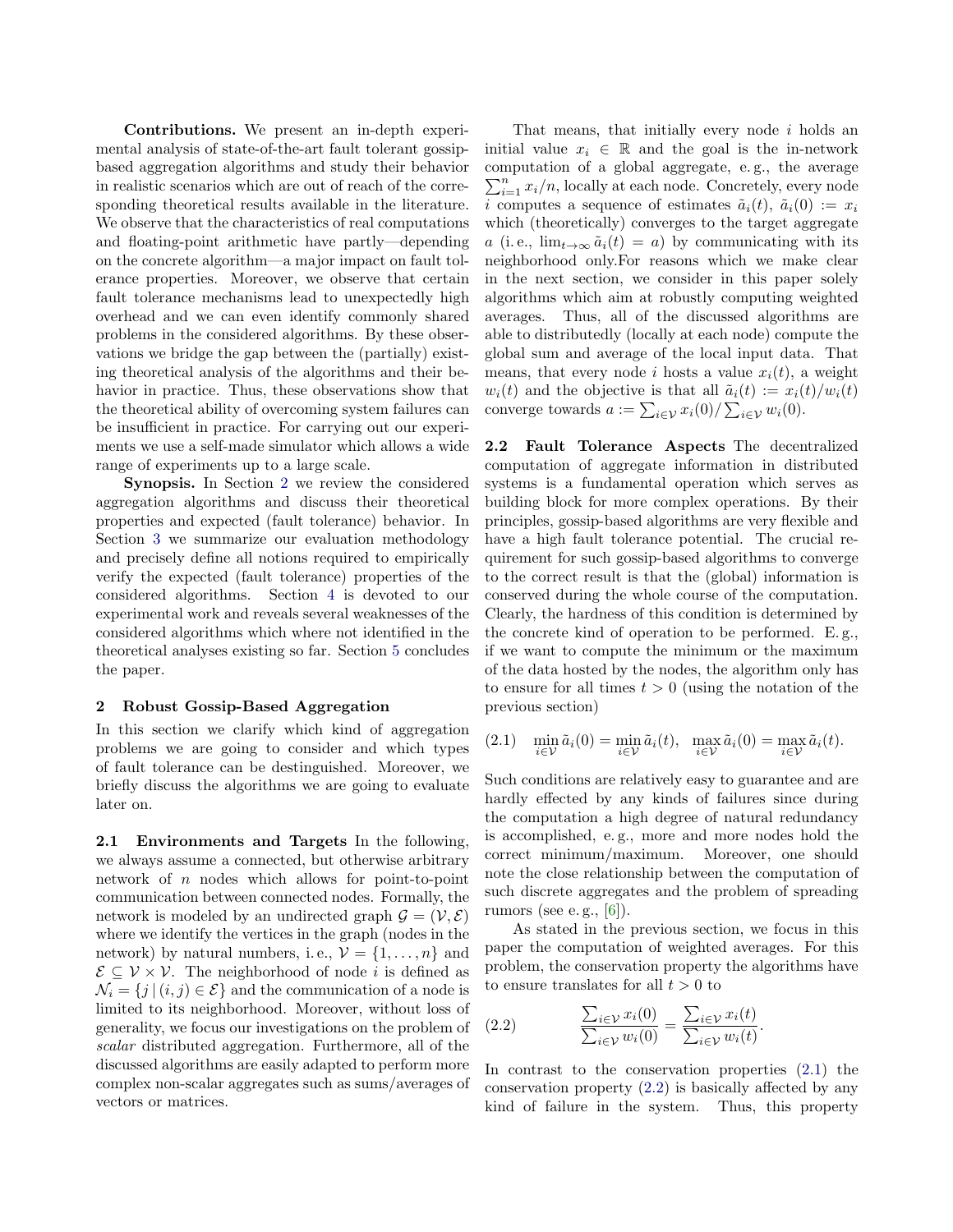is highly non-trivial to guarantee and explicit fault tolerance mechanisms are needed. For exactly this reason we consider this problem in this paper and investigate up to which extent fault tolerance at the algorithmic level can also be provided for this much harder problem.

While the search for efficient distributed aggregation algorithms has received a lot of attention (cf. [\[5,](#page-12-4)[7\]](#page-12-6)), non-trivial fault tolerance aspects were only addressed recently  $[1, 2, 4, 8]$  $[1, 2, 4, 8]$  $[1, 2, 4, 8]$  $[1, 2, 4, 8]$  $[1, 2, 4, 8]$  $[1, 2, 4, 8]$  $[1, 2, 4, 8]$ . Fault tolerance at the aggregation level is inherently challenging, since it requires the development of strong fault tolerance techniques solely working at the algorithmic level. Moreover, well-established fault-tolerance techniques like ABFT (cf. [\[9\]](#page-12-8)), middleware-based approaches like (diskless) checkpointing (see, e. g., [\[10\]](#page-12-9)) or purely hardware-based approaches like triple modular redundancy (cf. [\[11\]](#page-12-10)) can not be efficiently utilized due to the simplicity and atomicity of a single aggregation.

Degrees of fault tolerance Fault tolerance is not clearly defined and different fields and applications require different notions of fault tolerance. To distinguish in the following between the fault tolerance abilities of the discussed methods we consider the following exemplary notions of fault tolerance ordered from weaker to stronger notions: an algorithm A tolerates a failure F if. . .

- $(H1)$ ... the computation does not crash in an uncontrolled way and information about the occurrence of the failure is available (after termination).
- <span id="page-2-0"></span>(H2) . . . the computation terminates successfully, but the computed result is not necessarily correct.
- <span id="page-2-2"></span>(H3) ... the correct result is computed with a, possibly failure-dependent, a priori unknown overhead. Concretely, handling a failure may in some situations be less efficient than starting the computation from scratch.
- <span id="page-2-3"></span>(H4) . . . the correct result is computed with a bounded, reasonably small, overhead. By reasonably small we mean that the process of recovering from a failure takes (much) less effort than restarting the computation.
- <span id="page-2-1"></span>(H5) . . . the correct result is computed without overhead.

The nature of gossip-based algorithms guarantees fault tolerance at least in the sense of [\(H2\).](#page-2-0) While the requirements of [\(H5\)](#page-2-1) are out of reach for the averaging problems considered (in contrast to discrete aggregates

where this superior notion of fault tolerance is reasonable) the interesting question—which also the existing theory leaves open—is how well (certain kinds of) failures are tolerated in practice, i. e., if we have to pay an arbitrarily high price for a correct result (cf. [\(H3\)\)](#page-2-2), or if we can efficiently compute correct results despite failures occurring during the computation (cf. [\(H4\)\)](#page-2-3). Consequently, when we henceforth state that an algorithm handles a certain kind of failure, we mean that it handles the failure in the sense of [\(H4\).](#page-2-3)

We review in the following the most promising fault tolerant aggregation approaches which aim to tackle the problem of fault tolerant distributed aggregation and evaluate their strength and (practical) limitations. The subsequent discussion of these algorithms can obviously only cover the fundamental properties and different approaches of the algorithms. For a detailed exposition we refer to the literature [\[1](#page-12-0)[–5\]](#page-12-4).

2.3 Algorithms Especially for the sake of performance comparisons we include the non fault tolerant *Push-Sum algorithm* (PS) [\[5\]](#page-12-4) (see Figure [1\)](#page-3-0) in our investigations. In the PS algorithm initially every node holds two values: the actual input data and a scalar weight which determines the type of aggregate which shall be computed (sum, average, etc.). In each iteration of the algorithm every node picks a random neighbor and sends half of its data to the selected neighbor. All received values are simply added to the respective local values. The central property for ensuring the fully accurate computation of the target aggregate proved to be the so-called global mass conservation (see, e. g., [\[5\]](#page-12-4)), which states that the initial data has to be preserved during the whole course of the computation (cf. Equation [2.2\)](#page-1-2). Obviously, any kind of system failure hurts this property and thus, an aggregation algorithm can only be fault tolerant if it can guarantee mass conservation by purely local means. The crucial property responsible for many good properties of the PS algorithm is the monotone (and exponentially fast) convergence with respect to the maximal local error  $E_{\text{max}}$  (cf. Section [3.2\)](#page-5-0). Thus, the network-wide worst local approximate can only improve over time. As a baseline for the performance of distributed aggregation algorithms we consider the complexity of (optimal) deterministic parallel reduction algorithms (cf. [\[12\]](#page-12-11)). For well connected networks, e. g., networks with a short diameter, the PS algorithm was shown to scale logarithmically with the number of nodes [\[5,](#page-12-4)[7\]](#page-12-6) exactly like optimal deterministic approaches.

LiMoSense (LMS). The basic idea behind LiMo-Sense [\[2\]](#page-12-1) is to incorporate fault tolerance mechanisms into the PS algorithm while not changing the algorithms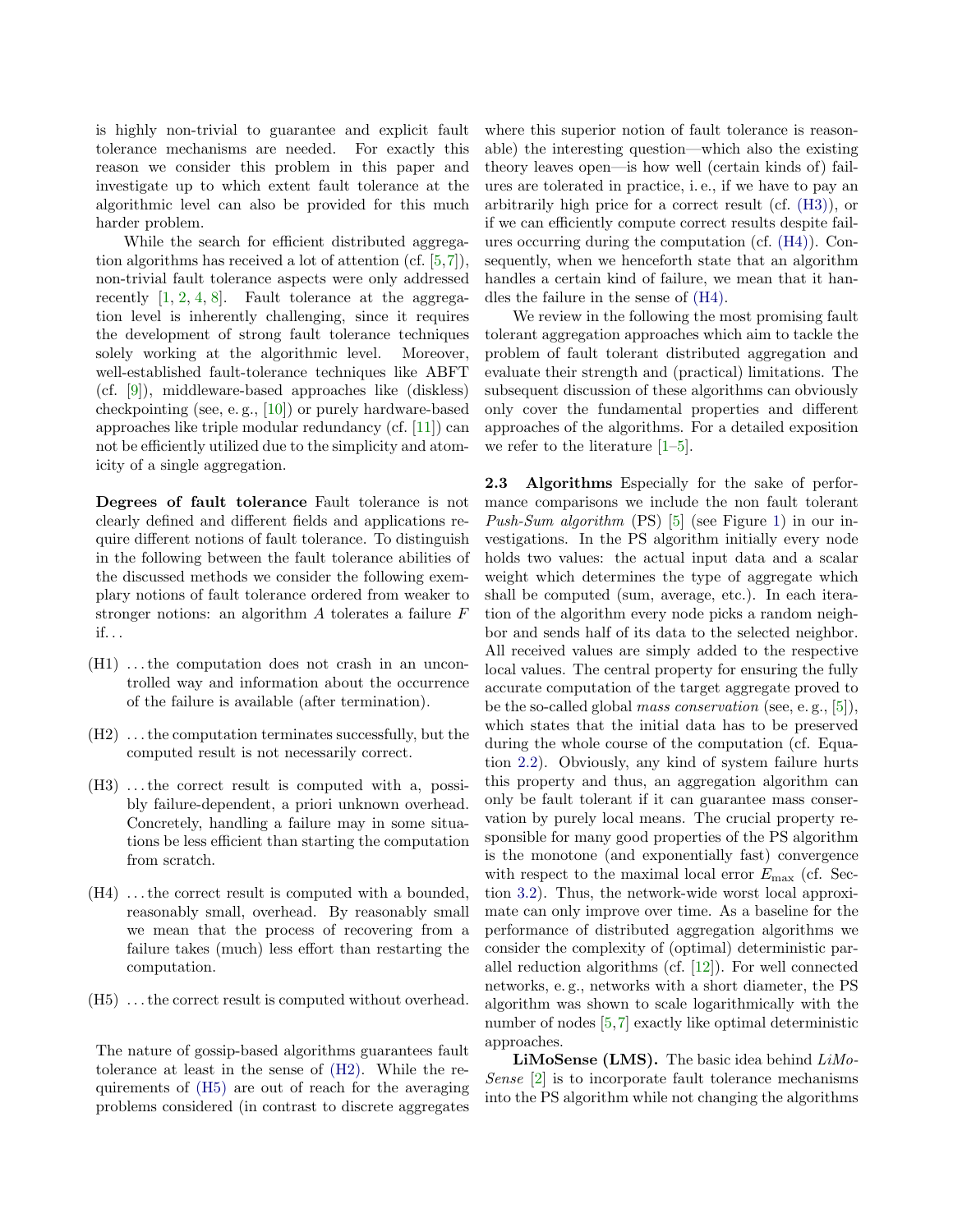| 1: Local variables:                 | 1. Local variables:                                                            |
|-------------------------------------|--------------------------------------------------------------------------------|
| $u_i = (s_i, w_i) \in \mathbb{R}^2$ | $u_i = (s_i, w_i), f_{i,j} = (f_{i,j}^s, f_{i,j}^w) \in \mathbb{R}^2$          |
| 2: Initial values:                  | 2: Initial values:                                                             |
| $u_i \leftarrow (x_i, 1)$           | $u_i \leftarrow (x_i, 1), f_{i,j} \leftarrow (0, 0)$                           |
| 3: for all received pairs $r$ do    | 3: for all received pairs $f_{i,i}$ do                                         |
| 4: $u_i \leftarrow u_i + r$         | 4: $f_{i,j} \leftarrow -f_{j,i}$                                               |
| $5:$ end for                        | $5:$ end for                                                                   |
| 6: $k \leftarrow$ choose a neighbor | 6: $k \leftarrow$ choose a neighbor                                            |
| uniformly at random                 | uniformly at random                                                            |
| 7: $u_i \leftarrow u_i/2$           | 7: $f_{i,k} \leftarrow f_{i,k} + (x_i - \sum_{j \in \mathcal{N}_i} f_{i,j})/2$ |
| 8: Send $u_i$ to $k$                | 8: Send $f_{i,k}$ to k                                                         |

<span id="page-3-0"></span>Figure 1: Left: Push-Sum [\[5\]](#page-12-4) without any (explicit) fault tolerance mechanisms. Right: Push-Flow [\[3\]](#page-12-2) which utilizes the graph theoretical flow concept to become fault tolerant. Push-Flow reduces to Push-Sum in the absence of failures.

principal shape and behavior in failure-free environments. This is done by keeping (locally at each node) for each communication link to a neighboring node *histo*ries (sums) of sent and received values. By transmitting in every iteration the complete history (instead of the current message only), a receiving node can, e. g., easily recover from lost messages. To keep these ever growing histories reasonably small, a push-pull mechanism is supposed to be applied periodically. In failure-free cases LiMoSense reduces to the PS algorithm and hence, fast convergence is guaranteed.

Flow-Updating (FU). In contrast to LiMoSense which extends the PS algorithm by fault tolerance mechanisms, Flow-Updating [\[1\]](#page-12-0) is an entirely independent approach. It is based on the following two ideas:  $(i)$ a node computes its local estimate of the aggregate as average over the most recent estimates it got from its neighbors.  $(ii)$  The graph theoretical flow concept is used for communicating local information fault tolerantly, i. e., instead of keeping histories as in LiMoSense the nodes in Flow-Updating keep for each communication link a flow variable  $f_{i,j}$  which describes the amount of data which is "flowing" from node  $i$  to  $j$ . In contrast to histories, flow variables stay small by definition and no push-pull mechanisms are required. Moreover, by ensuring flow conservation (i. e.,  $f_{i,j} = -f_{j,i}$ ) the global property of mass conservation translates to an entirely local property which is the origin of the extraordinary high fault tolerance potential provided by the flow concept.

Push-Flow (PF). In principal the Push-Flow algorithm [\[3\]](#page-12-2) aims to combine the positive aspects of Flow-Updating and LiMoSense, i. e., utilizing the flow concept while providing an algorithm which is in the absence of failures equivalent to the PS algorithm. While

in Flow-Updating the flow concept is used as one ingredient of an entirely new algorithm, it was recently shown, that the flow concept can even be used in a more general way for deriving fault tolerant variants of gossip-based algorithms without changing their shape and properties in failure-free environments. Thus, the PF algorithm can be viewed as the special outcome of this methodology applied on the PS algorithm (see Figure [1\)](#page-3-0). Moreover, this kind of transformation can e. g., be done for general classes of gossip-based aggregation algorithms as described in [\[7\]](#page-12-6) or average consensus algorithms [\[13\]](#page-12-12). Consequently, all of the derived algorithms have the same fault tolerance properties and therefore, we only consider the PF algorithm in our evaluations.

Push-Cancel-Flow (PCF). The *Push-Cancel-*Flow algorithm  $[4]$  is a novel advancement of the PF algorithm which leads to significant qualitative improvements in terms of numerical accuracy and computational efficiency (when system failures occur). The theoretical advance of the PCF algorithm over the PF algorithm is, that the flow variables in the PCF algorithm converge to the target aggregate whereas they converge to arbitrary values in the case of the PF algorithm. This seemingly simple theoretical difference is responsible for all of the (practical) advantages of the PCF algorithm over the PF algorithm and other competing approaches (cf. Section [4\)](#page-10-0).

In general there are two ways how the algorithms overcome system failures: first, certain types of failures, e. g., message loss, get corrected solely by executing the algorithm without any explicit failure detection or correction. More difficult (permanent) failures require in contrast to that knowledge about the kind and occurrence of the failure such that a failure handling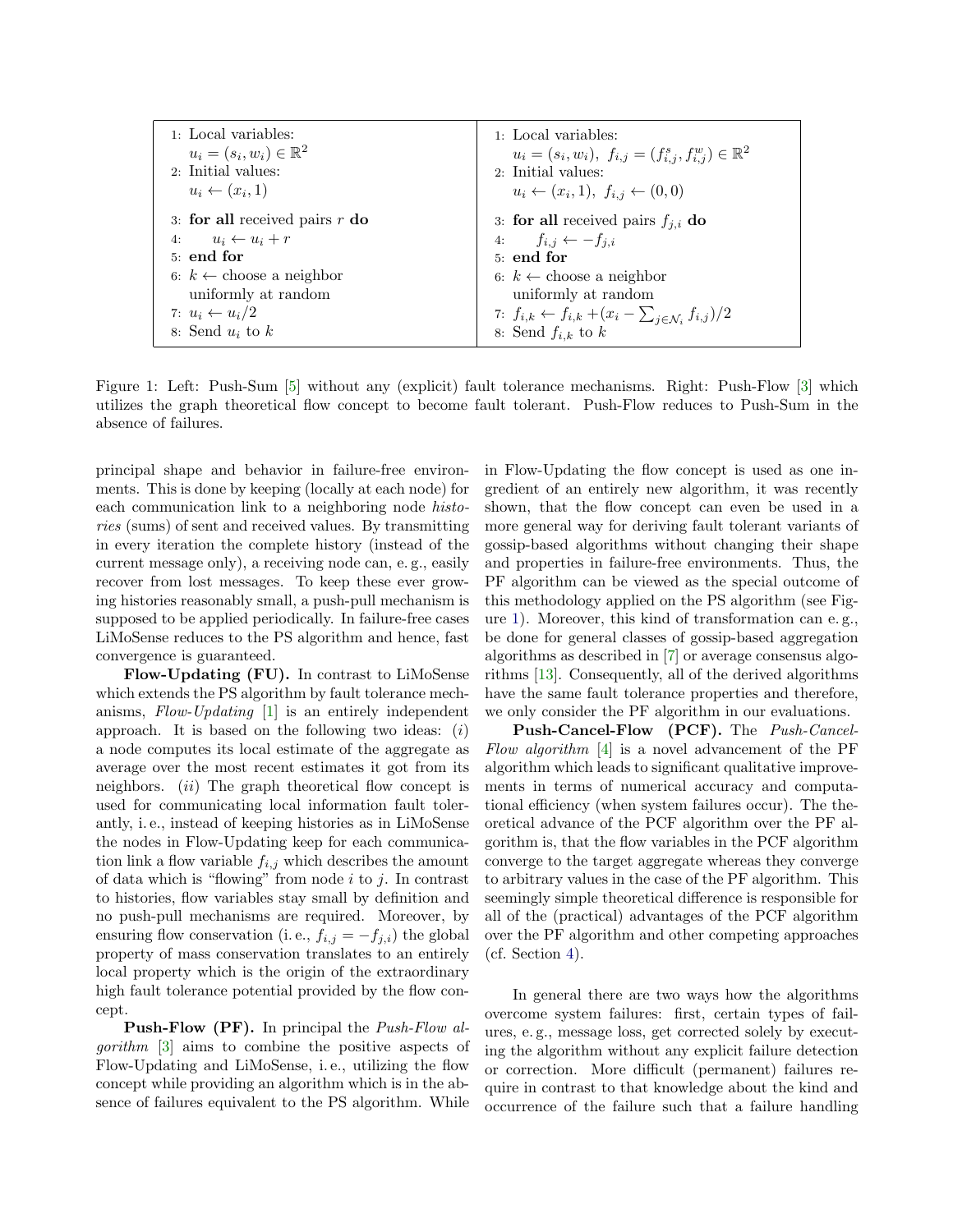is possible. This is done by algorithmically excluding the failed component(s) from the computation. Concretely, by setting the respective history or flow variables to zero. Even though LiMoSense, the PF algorithm and the PCF algorithm produce results which are (theoretically) equivalent to the PS algorithm in failurefree environments, they can not preserve all properties of the PS algorithm when failures occur. Most notably, the monotone convergence with respect to the maximal local error  $E_{\text{max}}$  (cf. Section [3.2\)](#page-5-0) gets lost in all fault tolerant algorithms.

While the four sketched fault tolerant aggregation algorithms provide superior fault tolerance properties compared to other approaches for distributed aggregation (see, e.g.,  $[7, 13]$  $[7, 13]$  $[7, 13]$ ), it is not clear up to which extent the theoretically expected fault tolerance can be observed in practice. This is due to the fact that the theoretical work on failure recovery usually only deals with the principal ability of tolerating system failures. Concretely, that means that it is (for many kinds of failures) assumed that the algorithm can be executed without any failures as long as it needs to overcome a previously occurred system failure. This unsatisfying circumstance is one of the motivating aspects of the present in-depth experimental study.

## <span id="page-4-0"></span>3 Experimental Methodology

In this section we discuss the formal background of our experimental work and define a concise methodology to objectively evaluate the algorithms discussed in Section [2.](#page-1-0)

3.1 System Failures of Interest As a preliminary step, we classify and precisely define the system failures which are of interest in the context of robust distributed aggregation algorithms. Moreover, in Table [2](#page-5-1) we depict which fault tolerance properties can be expected from each algorithm based on the existing theoretical results. As stated in Section [2,](#page-1-0) we expect an efficient failure As stated in Section [2](#page-5-1), we expect an einclent failure handling of the algorithms and therefore a  $\sqrt{}$  in Table 2 means that an algorithm handles the respective failure in the sense of [\(H4\).](#page-2-3) Later, in Section [4,](#page-10-0) we update this comparison from a practical point of view (cf. Table [3\)](#page-11-1) based on our experimental work and observe a substantial gap between theory and practice, i. e., we observe often only fault tolerance behavior in the sense of [\(H3\).](#page-2-2)

<span id="page-4-1"></span>3.1.1 Categorization of Failure Types We categorize the system failures we are interested in with respect to three properties: the duration of the failure, the available information about the failure and the affected component. Moreover, we will use a systematic naming convention for providing a concise notation. Concretely, we will abbreviate the considered failures by <duration><information>-<affected component> where duration and information about the failure are specified by a single letter and the failed component by two letters, respectively. In the following we discuss the different characteristic properties of the considered system failures.

Duration. In terms of duration, we distinguish transient (t) and permanent (p) failures. In the case of a transient failure, a certain component of the system fails for a finite amount of time. After this time span, the system is operating as before and any effects which are due to this failure are corrected, e. g., if a communication link transiently fails, a successful communication is not possible for a finite amount of time, but after this time span, the link is operating as before. We speak about a permanent failure, when the effect of a system failure gets never corrected. It is obvious, that permanent failures are usually more difficult to handle than transient failures.

Information about failure. We distinguish three kinds of system failures: unknown (u), known (k) and neat (n) failures. In the case of an unknown failure, no information about the existence and impact of a system failure is available on the algorithmic level. In the case of a known failure, all neighbors of a node are assumed to be informed about the existence and type of failure immediately after the failure occurred. We speak about a neat failure, when a component knows about an upcoming problem and has enough time to successfully complete a failure handling routine, e. g., a sensor in a sensor network which is running out of battery can (neatly) sign off from a running computation by sending all its data to another node. Neat failures are easier to handle than known failures, and unknown failures are the most difficult to handle.

Affected component. In this work, we consider that the following four components may be affected by a failure during an aggregate computation: a  $link$  (li), an entire *node* (no), *algorithm* data (ad) and *initial data* (id). By a link we mean any kind of communication link and we speak about a *link failure* whenever a message from a node is not communicated (correctly) to the designated receiving node. As node failure we denote any kind of failures which result in a complete crash of a node, e. g., an operating system crash caused by a defective hardware component. We say that the algorithm data is affected by a failure, whenever one or more local variables of an algorithm get corrupted during the course of an aggregate computation, e. g., by a bit flip. Failures of the initial data are defined accordingly and denote any kind of corruption of the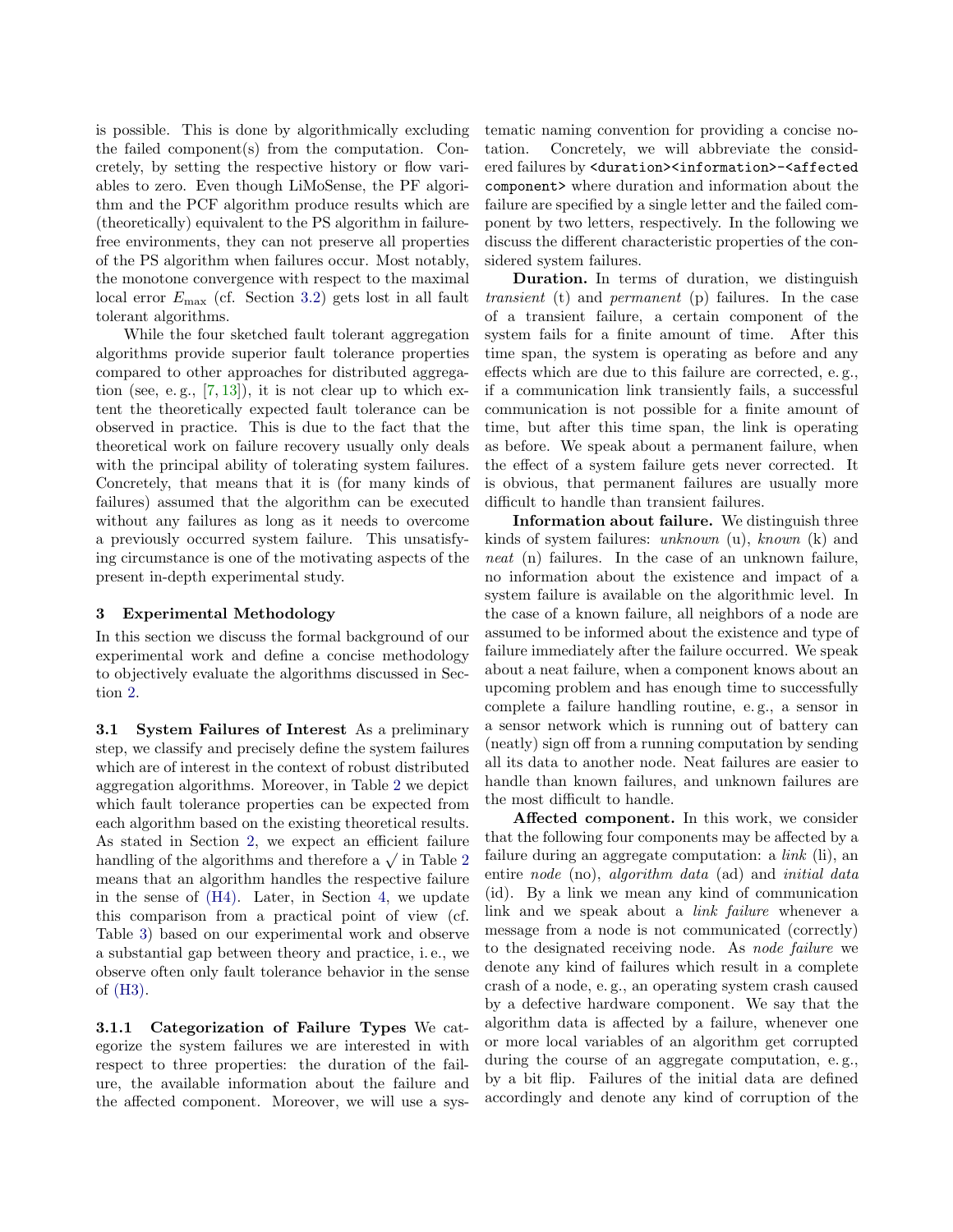| Failure | <b>PS</b> | LMS | FU | РF | PCF |
|---------|-----------|-----|----|----|-----|
| tk-li   |           |     |    |    |     |
| pk-li   |           |     |    |    |     |
| tu-li   |           |     |    |    |     |
| pu-li   |           |     |    |    |     |
| pn-no   |           |     |    |    |     |
| tk-no   |           |     |    |    |     |
| pk-no   |           |     |    |    |     |
| tu-no   |           |     |    |    |     |
| pu-no   |           |     |    |    |     |
| pu-ad   |           |     |    |    |     |
| pu-id   |           |     |    |    |     |

<span id="page-5-1"></span>Table 2: Expected theoretical fault tolerance properties of Push-Sum [\[5\]](#page-12-4), LiMoSense [\[2\]](#page-12-1), Flow-Updating [\[1\]](#page-12-0), Push-Flow [\[3\]](#page-12-2) and Push-Cancel-Flow [\[4\]](#page-12-3). Cf. Table [3](#page-11-1) for the empirically observed fault tolerance. Failures are abbreviated according to the definitions in Section [3.1.1.](#page-4-1)

<sup>1</sup>The initial data of the failed node is excluded from the aggregate.

data which is initially given to the nodes.

3.1.2 Failure description In principal the characteristic attributes we defined in Section [3.1.1](#page-4-1) can be combined arbitrarily to define the set of system failures of interest. Not all of these combinations have meaningful interpretations and are of practical relevance and hence, we will only consider a certain subset of all possible combinations (cf. Table [1\)](#page-6-0). In our simulations we will in principal (at certain points of time) inject single failures of a specific type to study their impact, i. e., we do not have to define a statistical failure model. The only exception is the failure tu-li. Here, we use  $0 \leq p \leq 1$  as the *message loss rate* and the failures in the message transmissions are modeled as independent Bernoulli processes. Concretely, for any message which is sent in the simulator, we flip a coin to decide (with probability  $1-p$ ) whether the message is successfully communicated or (with probability  $p$ ) that tu-li occurs and the message gets lost.

<span id="page-5-0"></span>Table [1](#page-6-0) shows the selection of system failures we consider to be relevant in the context of gossip-based aggregation. Additionally, we give detailed failure description and practical examples of the described failures. Moreover, we depict in Table [2](#page-5-1) the (theoretical) fault tolerance we can expect based on the existing literature. In Section [4](#page-10-0) we evaluate up to which extent these expectations are fulfilled in practice and observe substantial gaps between theory and practice (cf. Table [3\)](#page-11-1).

3.2 Objectives and Evaluation Procedure As discussed in Section [2,](#page-1-0) we consider in this paper the problem of scalar aggregation. Moreover, we saw that gossip-based aggregation algorithms are iterative processes which provide at each point of time an estimate for the target aggregate. To quantify the accuracy achieved at a certain point  $t$  in time, we use the (relative) maximal local error  $E_{\text{max}}$  which we define as  $E_{\text{max}}(t) := \max_{i=1}^{n} |\tilde{a}_i(t) - a|/|a|$  where a denotes the target aggregate and  $\tilde{a}_i(t)$  denotes the local approximate of node i at time t. That means, if  $E_{\text{max}}(t) \leq \varepsilon$ holds, then all nodes have at least an  $\varepsilon$ -approximate of the target aggregate. Hence, whenever we specify a target precision  $\tau$ , we say that an algorithm reached this target precision (at time t) when  $E_{\text{max}}(t) \leq \tau$ . To gain more insights on how the network-wide approximates at a certain point of time look like, we also consider the minimal local error  $E_{\min}(t) := \min_{i=1}^n |\tilde{a}_i(t) - a|/|a|$  and the mean local error  $\mu_E(t) := \sum_{i=1}^{n} |\tilde{a}_i(t) - a|/(n \cdot |a|)$ with its corresponding standard deviation  $\sigma_E$ . In case we set in our simulations a target precision  $\tau$  and an algorithm does not reach it, i.e.,  $E_{\text{max}}(t) > \tau$  for all times  $t$ , we abort the computation after a predefined maximal number of iterations (usually 1000), and report the accuracy measures for the last completed iteration as achieved accuracy. While the usage of  $E_{\text{max}}$ as measure for the achieved accuracy guarantees that all nodes reached the prescribed target accuracy, existing experimental work (see, e.g.,  $[1, 2]$  $[1, 2]$  $[1, 2]$ ) often provides measures like the mean square error (MSE) [\[2\]](#page-12-1) or the root mean square error (RMSE) [\[1\]](#page-12-0) where no accuracy guarantees for a single node can be given. Such differences in the accuracy evaluation are fundamental and have a big influence on the computed results and their interpretation.

A central question in the experimental evaluation of gossip-based algorithms is how to account for the various sources of randomness in the experimental results. Concretely, we have to take into account three sources of randomness which strongly influence the behavior of the algorithms in our evaluations:  $(i)$  the communication schedules,  $(ii)$  the input data and  $(iii)$  the coin flips which are used for deciding whether or not a failure modeled by a Bernoulli process, e. g., tu-li, occurs. It is clear that varying any of these parameters will lead to different results, e. g., in terms of iterations needed for convergence. Thus, to account for these variations, we systematically vary all of these parameters and report statistical measures computed over a number of runs instead of presenting the result of a single run. A sufficiently large number of these repetitions guarantees meaningful unbiased results and we will also elaborate more details on how the number and kind of repetitions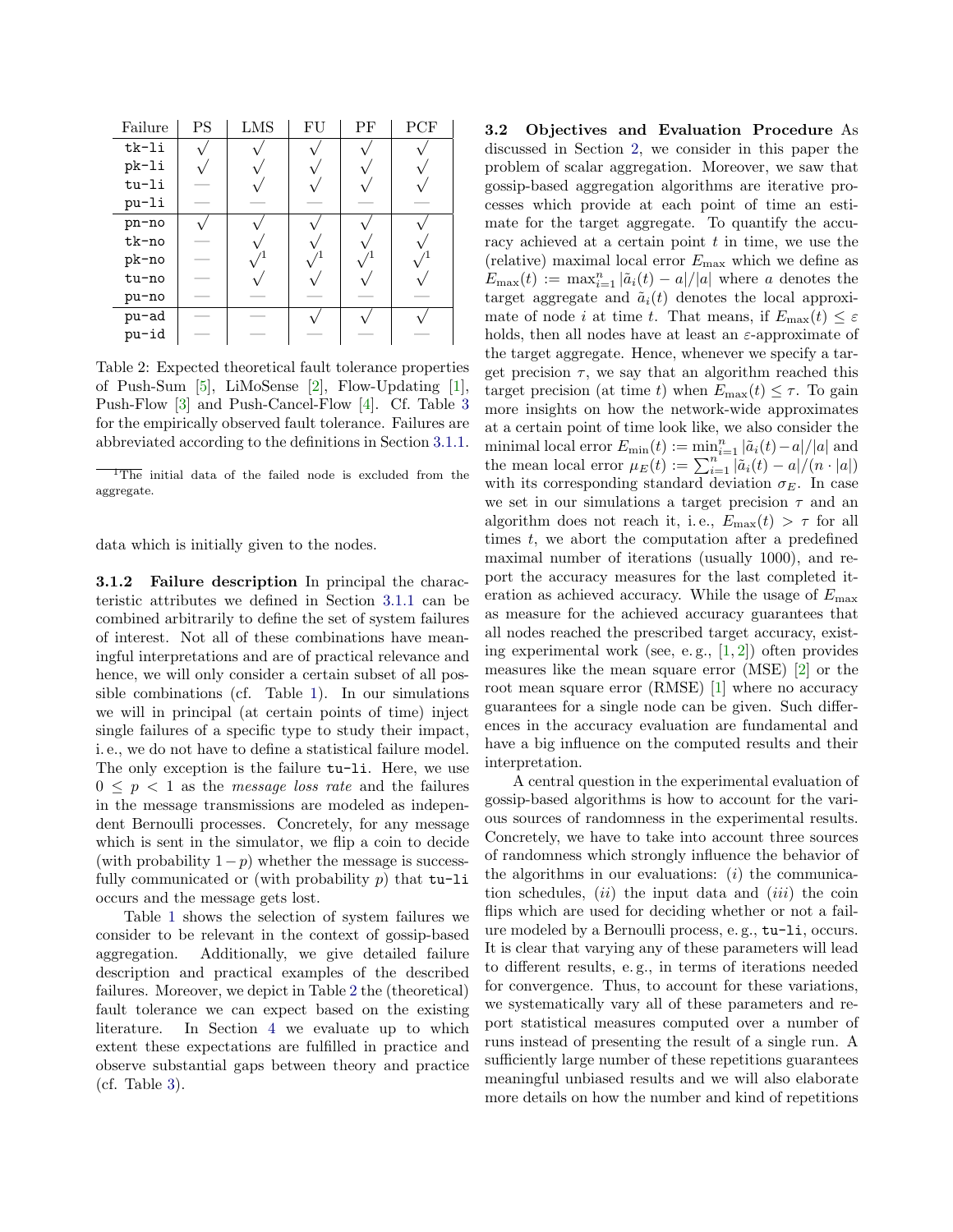| Failure  | Description                                                       | Practical example                          |
|----------|-------------------------------------------------------------------|--------------------------------------------|
| $***-1i$ | A communication link fails, i.e., a successful transmission       |                                            |
|          | along this link is not possible.                                  |                                            |
| $tk-li$  | All nodes connected by the failed link are informed at the begin  | Transiently released wire                  |
|          | and at the end of the finite failure period.                      |                                            |
| pk-li    | All nodes connected by the failed link are informed about the     | Permanently released wire                  |
|          | permanent failure of the link after the link fails.               |                                            |
| tu-li    | Sent messages get silently dropped for a finite time period. The  | Message loss during communi-               |
|          | sender believes in the successful transmission of its message and | cation                                     |
|          | neither sender or receiver are informed about the failure in the  |                                            |
|          | communication.                                                    |                                            |
| pu-li    | The entire communication over the link gets silently dropped.     | Permanently broken wire                    |
|          | Neither of the nodes connected via this link has information      |                                            |
|          | about the failure.                                                |                                            |
|          |                                                                   |                                            |
| $***-no$ | A node entirely fails, i.e., no other node can communicate with   |                                            |
|          | the failed node and/or access its local data.                     |                                            |
| pn-no    | Before it permanently fails from a certain point of time on, the  | Sensor running out of battery              |
|          | node can launch and complete a failure handling routine.          |                                            |
| tk-no    | All neighboring nodes are informed at the beginning and at        | Transiently shut down node                 |
|          | the end of the finite failure period.                             |                                            |
| pk-no    | Before the node permanently failed, all neighboring nodes are     | Permanently shut down node                 |
|          | informed about the failure.                                       |                                            |
| tu-no    | All messages intended for the failed node get dropped for a       | Unexpected system reboot                   |
|          | finite period of time Neither of the neighboring nodes has        |                                            |
|          | information about the failure.                                    |                                            |
| pu-no    | All messages intended for the failed node get dropped from a      | Crash of node                              |
|          | certain point of time on. Neither of the neighboring nodes has    |                                            |
|          | information about the failure.                                    |                                            |
|          |                                                                   |                                            |
| pu-ad    | Local data (variables) maintained by the algorithm gets           | $Bit-flip(s)$ in local variables of        |
|          | silently corrupted.                                               | an algorithm                               |
| pu-id    | The initial data stored by the algorithm gets silently corrupted. | $Bit-flip(s)$ in the<br><i>(variables)</i> |
|          |                                                                   | storing) initial data                      |

<span id="page-6-0"></span>Table 1: Overview of system failures considered with failure description and practical examples

influences the achieved results in our experimental work in Section [4.](#page-10-0)

One of our central aims is to provide a comprehensive and reproducible study on how currently known theoretical properties of fault tolerant gossip-based aggregation algorithms translate into practice. Targeting the aim of reproducibility we designed our simulator in such a way that any kind of needed input data is read from permanently stored files. That means, to perform a simulation run with our simulator, we have to provide  $(i)$  the input data for the nodes which has to be aggregated, (ii) the communication schedule for every node  $(i.e., the neighbor which is called from node  $i$  in round)$ t) and  $(iii)$  the coin flips which are necessary to decide whether certain failures occur or not. All of this data is provided via separate input files and we compiled an extensive test data set for our experimental evaluations which is also available online [\[8\]](#page-12-7) (cf. Section [4\)](#page-10-0). Furthermore, whenever we compare two or more algorithms in our experimental work, these algorithms use exactly the same parameters, i. e., the (random) communication schedules, (random) input data and coin flips are exactly the same and hence, the possible difference in the result is only due to the properties of the respective algorithms. Providing the test data set we compiled [\[8\]](#page-12-7) is a central aspect since experimental results in the existing literature are hard to reproduce due to the lack of concrete environmental data (communication schedules, input data, etc.). Moreover, we plan to make our whole simulation environment publicly available after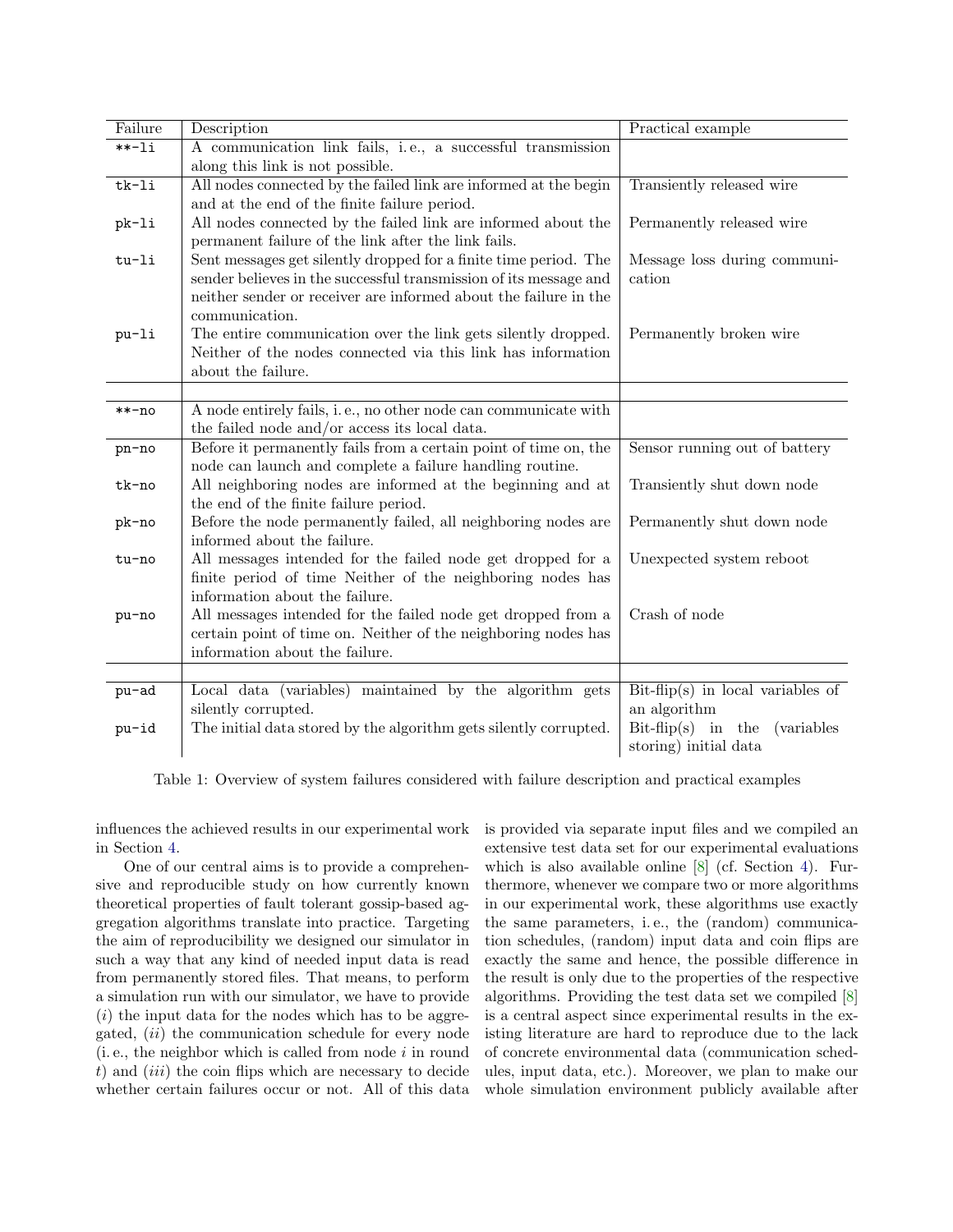completing our investigations.

3.3 Simulation Environment The central goal of our present experimental work is to study up to which extent the theoretically predicted properties of the considered algorithms hold in practice. That especially means, that we have to run our evaluations in an environment according to the formal results available in the literature. Concretely, for all of the considered algorithms, that means that we have to ensure an execution of the algorithms (at the nodes) in synchronous rounds, i. e., in a round every node executes one iteration of the present algorithm. This guarantees that we can gain insights from our experimental work with respect to existing theoretical results. We carry out our simulations with a self-made simulator which allows us to vary all parameters of interest in the considered algorithms. Despite our simulator runs sequentially, the results are computed as if the nodes would run the algorithms fully parallel in synchronous rounds. Therefore, we obtain exactly the same results as if we would run the experiments physically in parallel. How the considered algorithms actually behave in asynchronous environments which are out of scope of existing formal analyses is subject of ongoing research (cf. Section [5\)](#page-11-0).

Since we aim for a clear comparison of the considered algorithms and for all of those the single node degrees of the nodes play an important role, we consider in the present study only topologies with a regular connection graph. Due to the regularity, i. e., every node has the same number of neighbors, we avoid any positive or negative outliers due to the use of a certain topology. On the other hand, we use different kinds of regular topologies to also take the influence of the topology on the performance under consideration. Concretely, our simulator can simulate any kind of  $k$ -ary  $d$ -cubes [\[14\]](#page-12-13) as network connection graph. Especially, we will consider 2/3D grids and tori as well as hypercubes due to their neat formal properties, i. e., the considered algorithms benefit from a small network diameter (in terms of fast convergence) and from a small node degree (in terms of fault tolerance) which are both  $log_2(n)$  for a hypercube. Thus, hypercubes are a prime example for a topology where gossip-based aggregation works extremely well and where we can observe in practice (cf. Section [4\)](#page-10-0) the theoretically predicted scaling of  $\mathcal{O}(\log n + \log \varepsilon^{-1})$  [\[7\]](#page-12-6) for a network of  $n$  nodes and a target precision (in terms of  $E_{\text{max}}$ ) of  $\varepsilon$ . This scaling behavior corresponds to the optimal scaling of deterministic aggregation algorithms  $(cf. [12]).$  $(cf. [12]).$  $(cf. [12]).$ 



<span id="page-7-0"></span>Figure 2: Number of iterations required to converge for Flow-Updating and all Push-Sum-based approaches. Simulation environment: hypercube topology, no message loss, convergence criterion  $E_{\text{max}} \leq 10^{-13}$  (or 1000 iterations), communication schedules  $com-hc-2t8.\{1...25\}$ , input data inp-us-2t8. $\{1 \dots 25\}$ . See also Table [5.](#page-13-0)

## 4 Evaluation of Algorithms

In the following, we briefly discuss the evaluation data set [\[8\]](#page-12-7) we compiled for our experimental studies and sketch our experimental results.

4.1 Evaluation Data Set As discussed in Section [3,](#page-4-0) our simulator reads any kind of environmental data from permanently stored files. For the sake of reproducibility, we compiled an extensive evaluation data set [\[8\]](#page-12-7) for gossip-based aggregation algorithms consisting of a collection of (random) communication schedules for different topologies, different (random) input data sets as well as outcomes of coin flips required for the decision if tu-li occurs or not, i. e., if a message gets silently dropped or not. All communication schedules are drawn from an appropriate discrete uniform distribution depending on the used topology. Concretely, we provide communication schedules for fully connected networks (com-fc-), hypercubes (com-hc-), 2D grids (com-2d-) as well as 3D tori (com-3d-) in each case for  $n = 2^d$ with  $d = 4 \dots 10$ . Moreover, for each network size we provide corresponding input files containing the needed coin flips (ber-). As inputs we consider standard uniformly (i.e., on  $[0, 1]$ ) distributed values (inp-us-) as well as standard exponentially (i.e.,  $\lambda = 1$ ) distributed values.

In this extended abstract we provide exemplary insights into the results we obtained in our experimental studies. The detailed presentation of additional exper-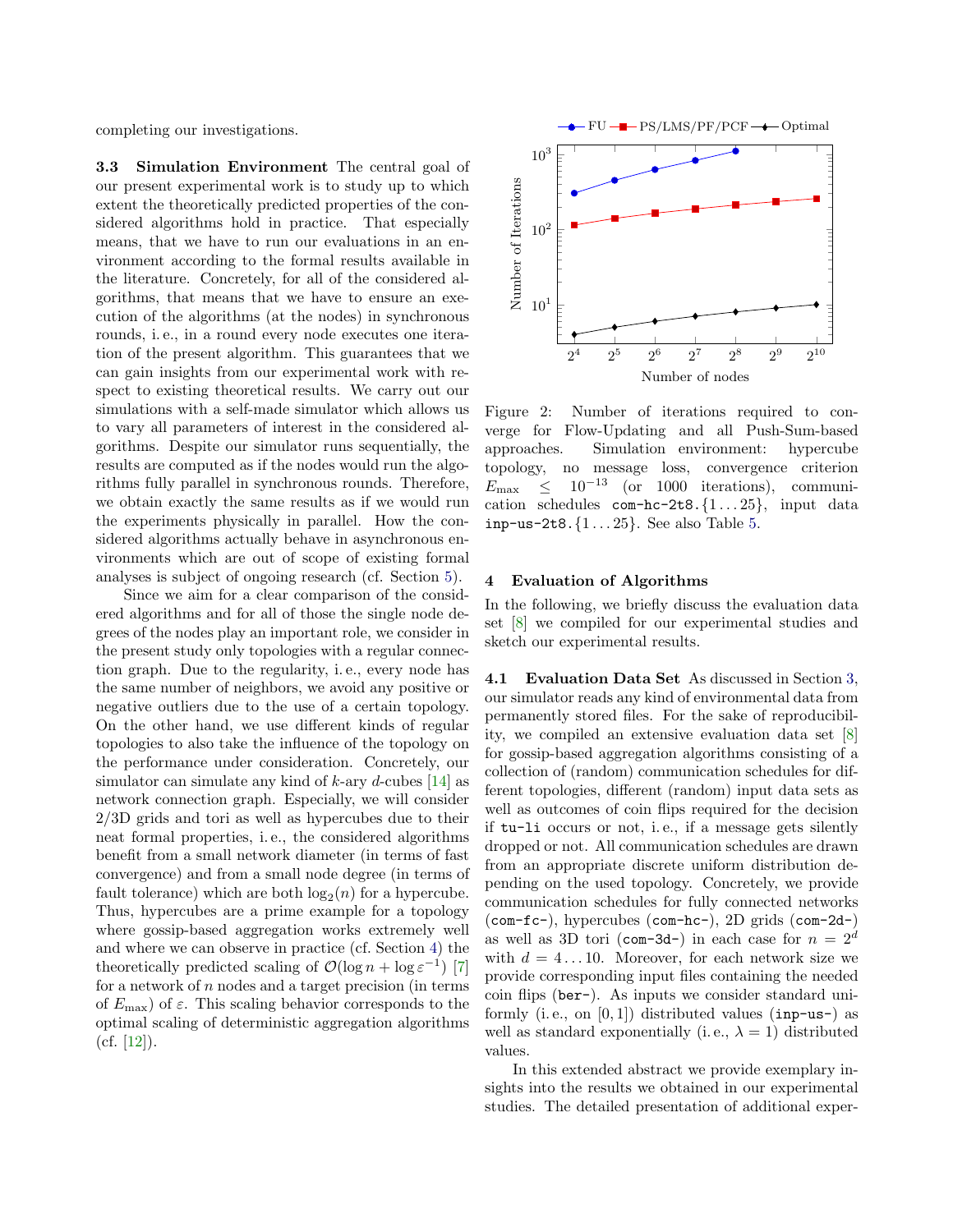

<span id="page-8-1"></span>Figure 3: Achieved accuracy for increasing number of nodes. Simulation environment: 8D hypercube topology, no message loss, convergence criterion  $E_{\text{max}} \leq 10^{-13}$  (or 2000 iterations), communication schedules com-hc-2t8. $\{1...25\}$ , input data inp-us-2t8. $\{1...25\}$  (left) and inp-es-2t8. $\{1...25\}$  (right). See also Tables [6](#page-13-1) and [7.](#page-13-2)

iments is deferred to the full version of this paper. If not explicitly stated else, we will in this extended abstract always consider an 8D-hypercube, i. e., a network with 256 nodes and input data drawn from a standard uniform distribution.

4.2 Failure-free Scenarios Before we study the practical impact of system failures in Section [4.3](#page-8-0) we assume in this Section first failure-free environment to discuss basic properties of the considered algorithms.

The number of repetitions. To account for the various sources of randomness in our simulations we always have to repeat a certain scenario (with input data of the same kind) sufficiently often such that a clear picture about the difficulty can be provided. In Table [4](#page-13-3) we show how the variation of communication schedules and input data leads to a wide range of observed results.

Convergence speed. We investigate algorithms which compute global aggregates locally at each node. Optimal parallel algorithms need  $\mathcal{O}(\log n)$  (synchronous) iterations (see e.g.,  $[12]$ ) to perform this computation but require a lot of assumptions on the environment which are usually hurt in the context of distributed computing. Moreover, from theory, we can expect that the PS algorithm (and all its fault tolerant variants) converge asymptotically equally fast on well-connected networks, i.e., in  $\mathcal{O}(\log n + \log \epsilon^{-1})$  time. In Figure [2](#page-7-0) we can observe this theoretical claim for the case of a hypercube network. Obviously, Flow-Updating shows an uncompetitive convergence speed which results from the averaging technique used by the algorithm (cf. Section [2\)](#page-1-0). Since Flow-Updating shares all its fault tolerant properties with the PF algorithm we will henceforth only consider the more efficient PF algorithm.

Numerical accuracy. The existing theory about gossip-based aggregation ignores the fact, that we have to deal with floating point arithmetic on real world systems. Hence, it is not clear if the theoretical predictions on convergence, etc., can also be observed in practice. While non fault tolerant algorithms like the PS algorithm have no problem in achieving full precision, we generally observe that the discussed fault tolerant mechanism introduce numerical difficulties. In Figure [3](#page-8-1) we can see that the achievable accuracy decreases unexpectedly fast with the number of nodes. Among the fault tolerant algorithms the PCF algorithm shows by far the best results.

<span id="page-8-0"></span>4.3 Fault Tolerance Capabilities In the following we inject different kinds of failures during the computation and study their impact. Since all the considered fault tolerance mechanisms strongly dependend on the individual node degrees we avoid extreme outliers by considering regular network topologies. This assumption is not restrictive since the results clearly translate also to practically relevant (almost regular) topologies like random geometric graphs.

Silent communication failures. One of the most important failure scenarios in loosely coupled distributed environments are silently occurring communication failures, which we refer to by tu-li in our classification scheme. While existing work clearly shows that lost messages can be handled in principal, no results of the concrete costs of tolerating a certain rate of message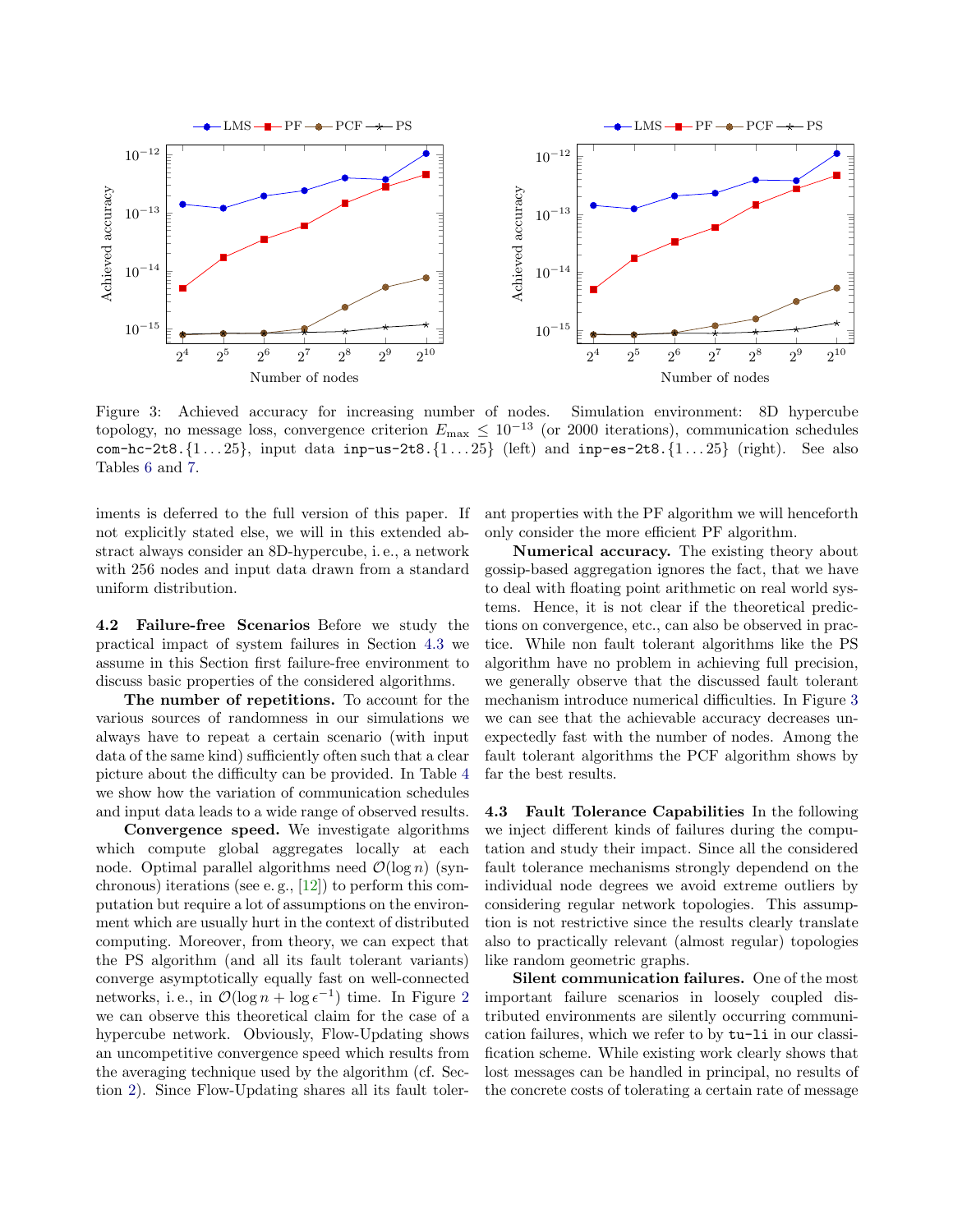

<span id="page-9-0"></span>Figure 4: Impact of message loss on the convergence of LiMoSense and the PF/PCF algorithm. Simulation environment: 8D hypercube topology, message loss probability p, convergence criterion  $E_{\text{max}} \leq 10^{-13}$  (or 2000 iterations). Top: communication schedules  $com-hc-2t8.\{1...25\}$ , input data inp-us-2t8. $\{1...25\}$ , coin flips: ber-2t8.1. Bottom: communication schedules  $com-hc-2t8.1$ , input data inp-us-2t8. $\{1 \ldots 25\}$ , coin flips: inp-us-2t8.{1 . . . 25}. See also Table [8.](#page-14-0)

loss are known.

As mentioned earlier, our simulator independently decides (based on coin flips given as input) for every communication if the communication (silently) fails or not. In Figure [4](#page-9-0) we study the influence of an increasing message loss rate on the overall convergence. LiMo-Sense as well as the PF/PCF algorithm overcome this type of failure without any explicit failure handling. While in LiMoSense a failed communication can only be corrected by the successful transmission of a message of the same kind, i. e., a message with the same sender and receiver, all flow-based approaches allow for a bidirectional recovery. That means that any successfully transmitted messages between the two node can be used for the recovery. This theoretical advance explains the superior convergence speed of flow-based approaches which we empirically observe in Figure [4.](#page-9-0)

While the different approaches to handle message loss clearly differ in their efficiency, we observe in principle satisfactory results, since the overhead increases gracefully with the message loss rate. Summarizing, despite there are no formal results on the concrete overhead of tolerating a certain failure rate available, we get satisfying results in practice.

Permanent failures. In contrast to the handling of failures like tu-li which was shown to be possible without explicitly detecting or correcting occurring failures, tolerating permanent failures like pk-li requires a more explicit failure handling. In current algorithms this is done by algorithmically excluding the failed component from the aggregate computation, e. g., by setting flow or history variables to zero. Thus, such a failure

handling is an "artificial" operation which does not follow the usual steps of the algorithm. Not surprisingly, such an intrusion into the algorithm has severe consequence and we basically observe a fall-back of the convergence to an arbitrary early stage independent from the accuracy which was already achieved (see Fig. 4 and Fig. 7 in [\[4\]](#page-12-3) for graphical illustrations of this problem). This behavior can be studied Figure [5](#page-11-2) (for LiMoSense and the PF algorithm) where we see that the overhead steadily increases the later the failure occurs. Contrary to that, the PCF algorithm shows only a minor constant overhead. For the cases of pn-no and pk-no we observe exactly the same problems since a failing node can in principal be interpreted as the failure of all its communication links.

The observation used in the PCF algorithm to gain its superior behavior for handling permanent failures is the following: in the PF algorithm the current estimate of a node i is computed as

$$
\frac{x_i(t)}{w_i(t)} = \frac{x_i(0) - \sum_{j \in \mathcal{N}_i} f_{i,j}^x(t)}{w_i(0) - \sum_{j \in \mathcal{N}_i} f_{i,j}^w(t)}.
$$

If we now set  $f_{i,k}, k \in \mathcal{N}_i$  to zero (due to a permanent failure) the fraction  $x_i(t)/w_i(t)$  can change basically arbitrarily within the range of the initial data and thus, we will in general observe a fall-back in the convergence to a very early stage. Roughly speaking, the principal idea of the PCF algorithm is to achieve that  $f_{i,k}^x(t)/f_{i,k}^w(t) \approx x_i(t)/w_i(t)$  for all  $k \in \mathcal{N}_i$  because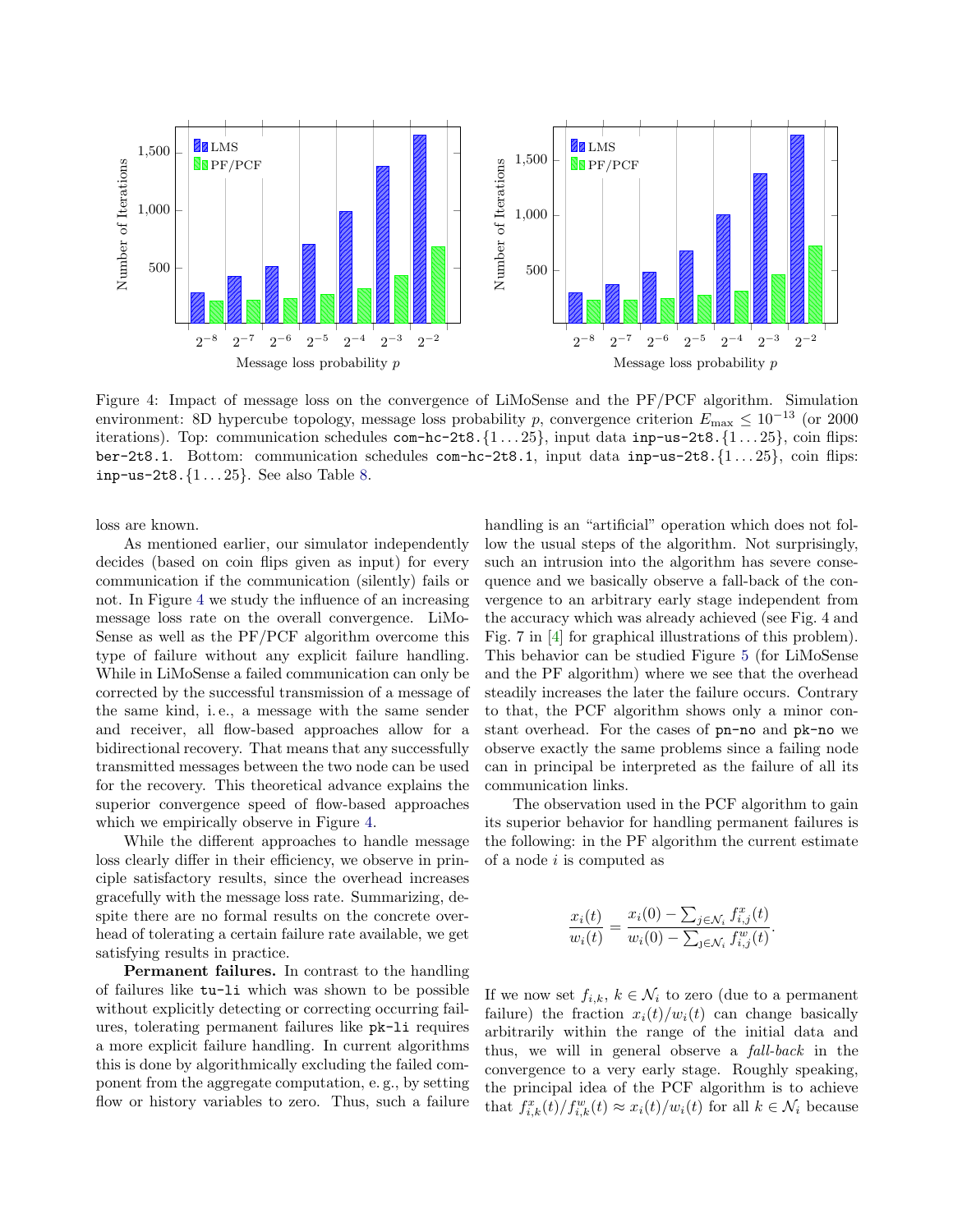

<span id="page-10-0"></span>Figure 6: A single bit b gets flipped in the flow variable of a fixed node i after its local error was  $\leq 10^{-8}$  (top) and  $\leq 10^{-4}$  (bottom) for the first time, respectively. A strong relationship between the iterations required for convergence and the index of the flipped bit can be observed. Simulation environment: 8D hypercube topology, no message loss, convergence criterion  $E_{\text{max}} \leq 10^{-13}$ , communication schedules com-hc-2t8. {1...25}, input data inp-us-2t8.{1 . . . 25}. See also Table [10.](#page-14-1)

.

this also guarantees that

$$
\frac{x_i(0) - \sum_{j \in \mathcal{N}_i} f_{i,j}^x(t)}{w_i(0) - \sum_{j \in \mathcal{N}_i} f_{i,j}^w(t)} \approx \frac{x_i(0) - \sum_{j \in \mathcal{N}_i, j \neq k} f_{i,j}^x(t)}{w_i(0) - \sum_{j \in \mathcal{N}_i, j \neq k} f_{i,j}^w(t)}
$$

For details how this principal idea is realized concretely we refer to [\[4\]](#page-12-3).

Silent data corruption. The shape of flow-based aggregation algorithms (in contrast to history-based approaches) allows in principal also the recovery from silently occurring data corruptions as long as the original input data is not affected. That means, flowbased approaches can in principle tolerate pu-ad but not pu-id. In Figure [6](#page-10-0) we see for the case of the PF algorithm how the position of a single injected bit flip as well as the point of time when the failure was injected influences the convergence speed. Concretely, we observe on the one hand that many bit flips can be handled without any overhead whereas certain bit flips lead to high overheads and even convergence problems. The positions where no overhead occurs can be explained by the fact that in the PF algorithm (without failures)  $E_{\text{max}}$  is monotonously decreasing, i.e., we have at each point of time a certain range of values. Consequently, whenever a bit flip does not effect this range, the algorithm naturally overcomes failure. Clearly, the later a bit flip happens, the smaller  $E_{\text{max}}$  gets and thus, the more bits potentially lead to an overhead (cf. Figure [6\)](#page-10-0). Moreover, this argumentation also shows, that not the amount of bit flips but the precise location and time of occurrence determines the resulting overhead.

To understand better why certain bit flips even preclude the computation of correct results we briefly recapitulate how real numbers are represented as (double precision) floating point numbers. A real number  $x$  in double precision is usually represented as

$$
x = (-1)^s \cdot (1 + m \cdot 2^{-52}) \cdot 2^{e - 1023}
$$

with the *sign*  $s \in \{0,1\}$ , the *mantissa*  $0 \leq m \leq 2^{52}$ and the *exponent*  $0 \lt e \lt 2^{11} - 1$ . Obviously, flips in the most significant bits of the exponent can have tremendous impact, especially if the exponent is around the bias value 1023.

At a first glance it seems to be irritating, that in Figure [6](#page-10-0) we observe for the earlier occurring bit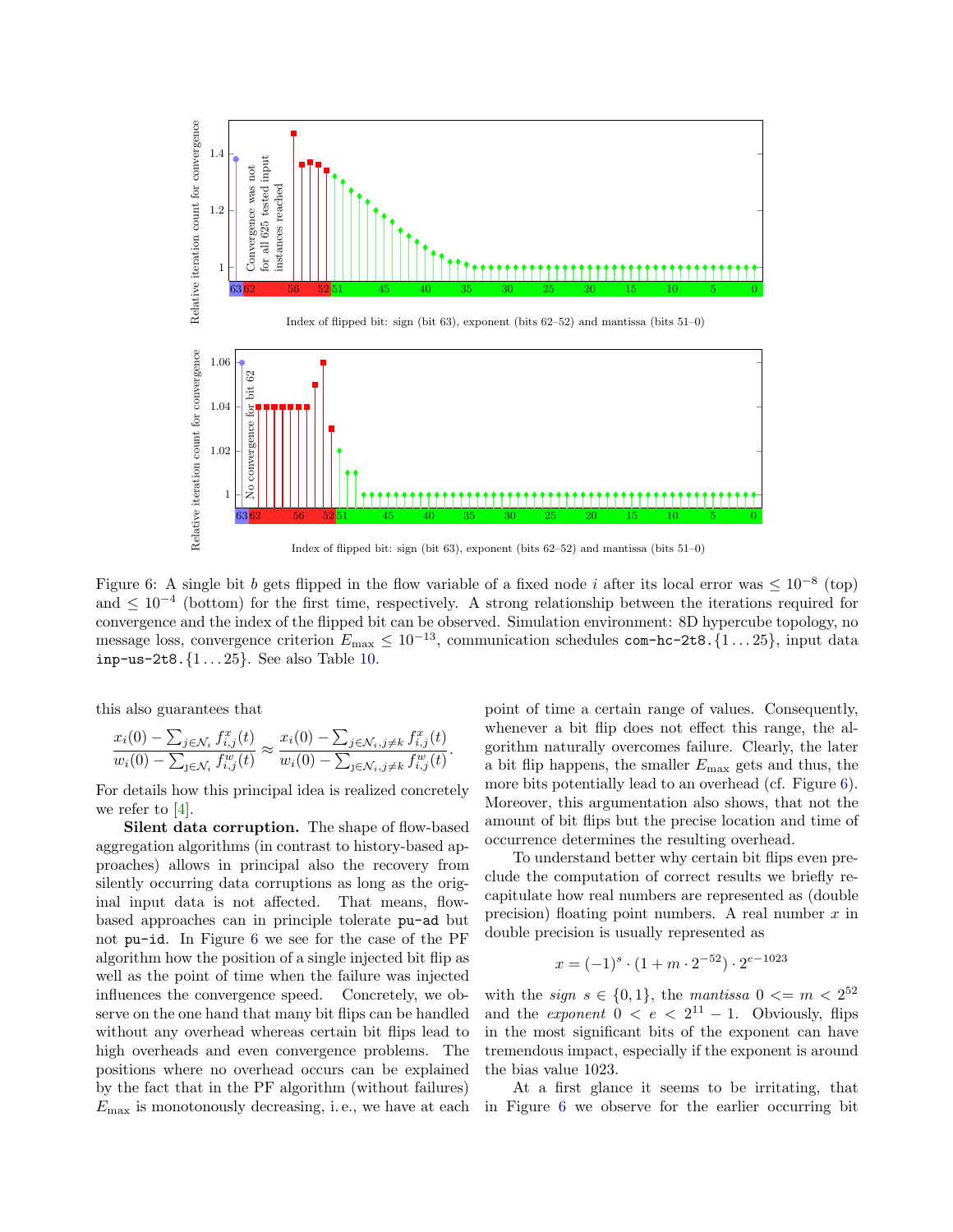![](_page_11_Figure_0.jpeg)

<span id="page-11-2"></span>Figure 5: A single occurrence of pk-li is injected for a fixed link between nodes  $i$  and  $j$  after node i's local error was  $\leq 10^{-x}$  for the first time. Except of the PCF algorithm we observe the more overhead the later the failure occurs which can be directly interpreted as improper failure handling. Simulation environment: 8D hypercube topology, no message loss, convergence criterion  $E_{\text{max}} \leq 10^{-13}$ , communication schedules  $com-hc-2t8.\{1...25\}$ , input data inp-us-2t8. $\{1 \dots 25\}$ . See also Table [9.](#page-14-2)

flip only problems with the flip of the most significant exponent bit whereas the later occurring bit flip leads to problems with several of the most significant bits. This observation can be explained by the nature of the PF algorithm where we know that the flows gently develop (e. g. grow) over time to reach a stable equilibrium. In the case of the early bit flip, we always observe an exponent smaller than the bias value of 1023 and thus, only the change of the most significant bit leads to a (in absolute values) huge change of the variable. On the other hand, for the case of the later bit flip, the exponent sometimes exceeds the bias and therefore also the flip of the next few bits has a big impact in certain test cases.

Summarizing, we see a very diverse behavior in the handling of bit flips (depending on several parameters) which ranges from no overhead to a convergence wrong results. Hence, a fully reliable protection against pu-ad can not be provided by state-of-the-art methods.

In Table [3](#page-11-1) we summarize the insights we gained by our experimental work. The purely theoretical fault tolerance properties for which we observed substantial problems in their practical behavior in our evaluations are marked by  $\sim$  instead of  $\sqrt{\cdot}$ . A central issue which is revealed by Table [3](#page-11-1) is that not all of the fault tolerance properties of the—in principal non fault tolerant—PS algorithm can be preserved in approaches

| Failure | <b>PS</b> | LMS      | FU       | PF       | PCF    |
|---------|-----------|----------|----------|----------|--------|
| tk-li   |           |          |          |          |        |
| pk-li   |           | $\sim$   |          | $\sim$   |        |
| tu-li   |           |          |          |          |        |
| pu-li   |           |          |          |          |        |
| pn-no   |           | $\sim$   | $\sim$   | $\sim$   |        |
| tk-no   |           |          |          |          |        |
| pk-no   |           | $\sim^3$ | $\sim^3$ | $\sim^3$ | 2,3    |
| tu-no   |           |          |          |          |        |
| pu-no   |           |          |          |          |        |
| pu-ad   |           |          | $\sim$   | $\sim$   | $\sim$ |
| pu-id   |           |          |          |          |        |

<span id="page-11-1"></span>Table 3: Practically observed fault tolerance properties of Push-Sum [\[5\]](#page-12-4), LiMoSense [\[2\]](#page-12-1), Flow-Updating [\[1\]](#page-12-0), Push-Flow [\[3\]](#page-12-2) and Push-Cancel-Flow [\[4\]](#page-12-3). Cf. Table [2](#page-5-1) for the theoretically expected fault tolerance properties. Failures are abbreviated according to the definitions in Section [3.1.1.](#page-4-1)

striving for higher degrees of fault tolerance. Besides that, qualitative properties like full numerical accuracy get lost. While the PCF algorithm addresses already some of the issues discovered in this study and provides (major) qualitative improvements, it still shows several commonly observed weaknesses due to the similar techniques which are used. Hence, entirely new fault tolerance techniques seem to be required to further improve fault tolerance.

### <span id="page-11-0"></span>5 Conclusions

In theory, state-of-the-art robust gossip-based aggregation algorithms perform as well as their non fault tolerant counterparts but at the same time they provide high degrees of fault tolerance. Since the existing theoretical work does not address the performance impact of system failures, e. g., in terms of convergence speed, the theoretical results in the literature are not sufficient for a comprehensive evaluation and comparison of existing algorithms. We experimentally evaluated the theoretically most promising gossip-based fault tolerant aggregation algorithms in realistic (failure-prone) environments in order to understand how well the existing mechanisms for achieving fault tolerance work in practice.

In this experimental work we showed how simulation parameters like the (random) communication

 $\overline{\hbox{1-Histories}}$  are less efficient than flows, but the observed results correspond to the expectations from theory.

<sup>2</sup>The failure handling in the PCF algorithm can not preserve the monotone convergence of the PS algorithm, but shows only very small overheads.

<sup>&</sup>lt;sup>3</sup>The initial data of the failed node is excluded from the aggregate.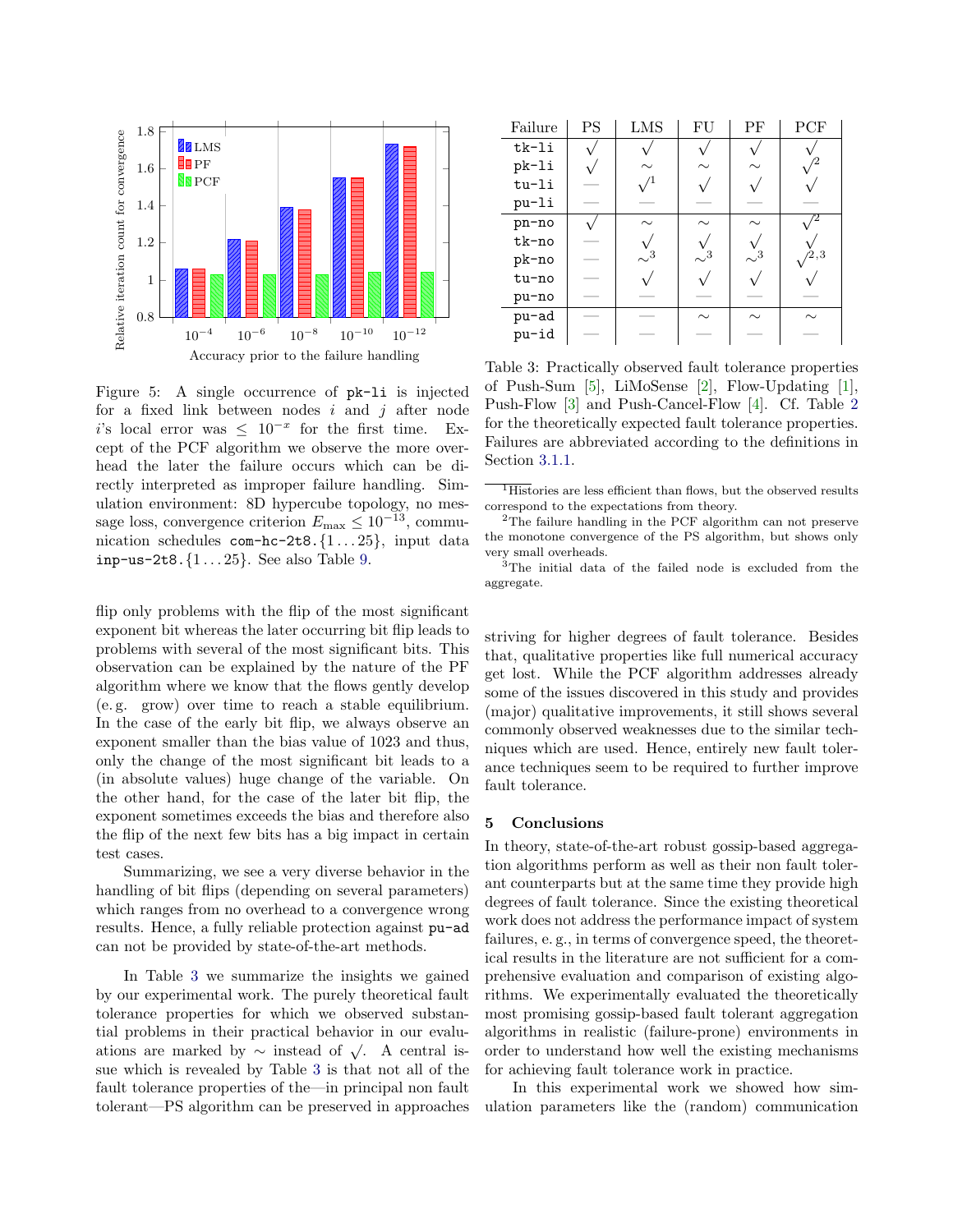schedules or the input data can strongly affect the achieved results and that a sound evaluation methodology is needed. We also illustrated that the fault tolerance mechanisms incorporated in the considered algorithms lead to unexpected practical problems such as numerical inaccuracies. Furthermore, we saw that several strategies for failure handling which work in theory are not competitive in practice due to arbitrary fall-backs in the convergence of the aggregate computation. Hence, the results presented in this paper provide deep insights into the behavior in practice and problems of state-of-the-art fault tolerant aggregation algorithms and reveal a big gap between the existing theory and the behavior in actual computations.

Outlook. According to the experimental observations we presented in this work, the novel PCF algorithm shows substantial improvements and superior fault tolerance properties over previously existing approaches. Nevertheless, some major failure types can still not be handled satisfactorily and not all (beneficial) properties of the baseline algorithms (e. g., monotone convergence in terms of  $E_{\text{max}}$  can be preserved. Thus, substantial theoretical investigations are required.

While we focused in this paper on scalar aggregation algorithms, our work naturally extends to more complex operations built on top of these atomic building blocks. In particular, in aggregation-based distributed matrix operations (see [\[15,](#page-12-14)[16\]](#page-12-15)), complex phenomena have to be expected due to the complexity of the algorithms and the potentially large number of distributed aggregation processes involved. Moreover, we work on a fine-grained ns-3 [\[17\]](#page-12-16)-based simulation environment which allows for simulating aspects which are out of reach of the current theoretical results available for the discussed algorithms.

### Acknowledgements

The research was funded by the Austrian Science Fund (FWF) under project number S10608.

#### References

- <span id="page-12-0"></span>[1] P. Jesus, C. Baquero, and P. S. Almeida, "Fault-Tolerant Aggregation by Flow Updating," in Proceedings of the 9th IFIP WG 6.1 International Conference on Distributed Applications and Interoperable Systems, ser. DAIS '09, 2009, pp. 73–86.
- <span id="page-12-1"></span>[2] I. Eyal, I. Keidar, and R. Rom, "LiMoSense – Live Monitoring in Dynamic Sensor Networks," in 7th Int'l Symp. on Algorithms for Sensor Systems, Wireless Ad Hoc Networks and Autonomous Mobile Entities (ALGOSENSORS'11), 2011.
- <span id="page-12-2"></span>[3] W. N. Gansterer, G. Niederbrucker, H. Straková, and S. Schulze Grotthoff, "Robust Distributed Orthogonal-

ization Based on Randomized Aggregation," in Proceedings of the Second Workshop on Scalable Algorithms for Large-Scale Systems, ser. ScalA '11, 2011, pp. 7–10.

- <span id="page-12-3"></span>[4] G. Niederbrucker, H. Straková, and W. N. Gansterer, "Improving Fault Tolerance and Accuracy of Distributed Reduction Algorithms," in Proceedings of the Third Workshop on Scalable Algorithms for Large-Scale Systems, ser. ScalA '12, 2012, (to appear).
- <span id="page-12-4"></span>[5] D. Kempe, A. Dobra, and J. Gehrke, "Gossip-Based Computation of Aggregate Information," in Proceedings of the 44th Annual IEEE Symposium on Foundations of Computer Science, 2003, pp. 482–491.
- <span id="page-12-5"></span>[6] R. M. Karp, C. Schindelhauer, S. Shenker, and B. Vöcking, "Randomized rumor spreading," in  $41st$ Annual Symposium on Foundations of Computer Science, FOCS 2000, 2000, pp. 565–574.
- <span id="page-12-6"></span>[7] S. Boyd, A. Ghosh, B. Prabhakar, and D. Shah, "Randomized Gossip Algorithms," IEEE/ACM Trans. Netw., vol. 14, pp. 2508–2530, June 2006.
- <span id="page-12-7"></span>[8] G. Niederbrucker and W. N. Gansterer, "An Evaluation Data Set for Gossip-based Aggregation Algorithms," September 2012. [Online]. Available: [http://homepage.univie.ac.at/gerhard.](http://homepage.univie.ac.at/gerhard.niederbrucker/gossipData.zip) [niederbrucker/gossipData.zip](http://homepage.univie.ac.at/gerhard.niederbrucker/gossipData.zip)
- <span id="page-12-8"></span>[9] K.-H. Huang and J. Abraham, "Algorithm-Based Fault Tolerance for Matrix Operations," IEEE Transactions on Computers, vol. C-33, no. 6, pp. 518–528, Jun 1984.
- <span id="page-12-9"></span>[10] J. Plank, K. Li, and M. Puening, "Diskless checkpointing," IEEE Trans. Parallel and Dist. Syst., vol. 9, no. 10, pp. 972–986, 1998.
- <span id="page-12-10"></span>[11] J. von Neumann, "Probabilistic Logics and the Synthesis of Reliable Organisms from Unreliable Components," Automata Studies, pp. 43–98, 1956.
- <span id="page-12-11"></span>[12] R. Thakur and W. Gropp, "Improving the performance of collective operations in MPICH," in Recent Advances in Parallel Virtual Machine and Message Passing Interface. Springer Verlag, 2003, pp. 257–267.
- <span id="page-12-12"></span>[13] R. Olfati-Saber, J. A. Fax, and R. M. Murray, "Consensus and Cooperation in Networked Multi-Agent Systems," Proceedings of the IEEE, vol. 95, no. 1, pp. 215–233, January 2007.
- <span id="page-12-13"></span>[14] W. J. Dally, "Performance analysis of k-ary n-cube interconnection networks," IEEE Trans. Comput., vol. 39, pp. 775–785, June 1990.
- <span id="page-12-14"></span>[15] H. Straková, W. N. Gansterer, and T. Zemen, "Distributed QR Factorization Based on Randomized Algorithms," in PPAM (1), ser. Lecture Notes in Computer Science, R. Wyrzykowski, J. Dongarra, K. Karczewski, and J. Wasniewski, Eds., vol. 7203, 2011, pp. 235–244.
- <span id="page-12-15"></span>[16] H. Straková and W. N. Gansterer, "A Distributed Eigensolver for Loosely Coupled Networks," in Proceedings of the  $21^{st}$  Euromicro International Conference on Parallel, Distributed and Network-Based Processing, ser. PDP 2013, 2013, (to appear).
- <span id="page-12-16"></span>[17] "The ns-3 network simulator." [Online]. Available: <http://www.nsnam.org/>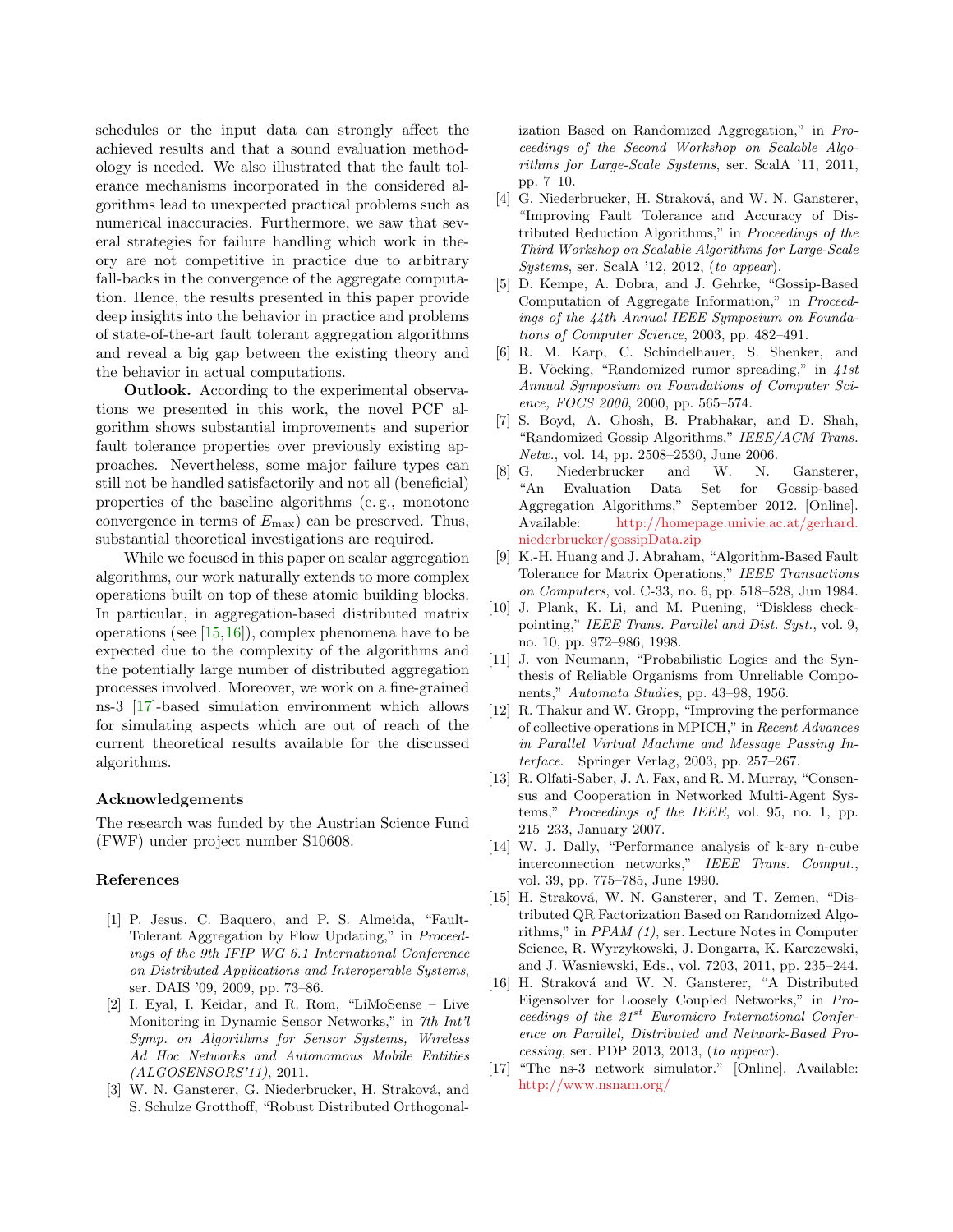| Conf.   | Number of Iterations    | $E_{\rm max}$                           | $\mu_E$                 | $\sigma_F^2$            |
|---------|-------------------------|-----------------------------------------|-------------------------|-------------------------|
| 1/10    | $2.08e+02 \pm 3.57e+00$ | $8.75e-13 \pm 1.01e-13$                 | $2.65e-13 \pm 4.92e-14$ | $3.53e-26 \pm 1.03e-26$ |
| 1/50    | $2.08e+02 \pm 3.92e+00$ | $8.58e-13 \pm 1.23e-13$                 | $2.44e-13 \pm 4.65e-14$ | $3.24e-26 \pm 1.08e-26$ |
| 1/100   | $2.08e+02 \pm 3.99e+00$ | $8.53e-13 \pm 1.19e-13$                 | $2.42e-13 \pm 4.53e-14$ | $3.20e-26 \pm 1.04e-26$ |
| 10/1    | $2.02e+02 \pm 3.33e+00$ | 9.03e-13 $\pm$ 9.00e-14                 | $2.72e-13 + 4.27e-14$   | $3.70e-26 \pm 9.86e-27$ |
| 10/10   | $2.07e+02 \pm 4.71e+00$ | $8.59e-13 \pm 1.14e-13$                 | $2.51e-13 \pm 4.56e-14$ | $3.37e-26 \pm 9.99e-27$ |
| 10/50   | $2.07e+02 \pm 4.49e+00$ | $8.55e-13 \pm 1.21e-13$                 | $2.44e-13 \pm 4.67e-14$ | $3.27e-26 \pm 1.07e-26$ |
| 10/100  | $2.07e+02 \pm 4.46e+00$ | $8.59e-13 \pm 1.15e-13$                 | $2.46e-13 \pm 4.44e-14$ | $3.28e-26 \pm 1.02e-26$ |
| 50/1    | $2.05e+02 \pm 3.61e+00$ | $8.78 \text{e}-13 \pm 1.06 \text{e}-13$ | $2.54e-13 \pm 3.94e-14$ | $3.33e-26 \pm 8.66e-27$ |
| 50/10   | $2.08e+02 \pm 4.57e+00$ | $8.56e-13 \pm 1.24e-13$                 | $2.46e-13 \pm 4.69e-14$ | $3.27e-26 \pm 1.05e-26$ |
| 50/50   | $2.07e+02 \pm 4.39e+00$ | $8.58e-13 \pm 1.18e-13$                 | $2.45e-13 \pm 4.58e-14$ | $3.28e-26 \pm 1.04e-26$ |
| 50/100  | $2.07e+02 \pm 4.38e+00$ | $8.58e-13 \pm 1.15e-13$                 | $2.47e-13 \pm 4.38e-14$ | $3.29e-26 \pm 1.01e-26$ |
| 100/1   | $2.05e+02 \pm 3.23e+00$ | $8.74e-13 \pm 1.01e-13$                 | $2.56e-13 \pm 3.99e-14$ | $3.38e-26 \pm 9.08e-27$ |
| 100/10  | $2.08e+02 \pm 4.58e+00$ | $8.57e-13 \pm 1.20e-13$                 | $2.46e-13 \pm 4.56e-14$ | $3.27e-26 \pm 1.02e-26$ |
| 100/50  | $2.07e+02 \pm 4.39e+00$ | $8.58e-13 \pm 1.17e-13$                 | $2.45e-13 \pm 4.54e-14$ | $3.28e-26 \pm 1.03e-26$ |
| 100/100 | $2.07e+02 \pm 4.36e+00$ | $8.58e-13 \pm 1.15e-13$                 | $2.47e-13 \pm 4.35e-14$ | $3.28e-26 \pm 1.00e-26$ |

<span id="page-13-3"></span>Table 4: Simulation environment (for configuration  $i/j$ ): 8D hypercube topology, no message loss, convergence criterion  $E_{\text{max}} \leq 10^{-13}$  (or 1000 iterations), communication schedules com-hc-2t8. {1... i}, input data  $inp-us-2t8.\{1...\ j\}.$ 

|                | Uniformly distributed initial data |                         | Exponentially distributed initial data |                         |
|----------------|------------------------------------|-------------------------|----------------------------------------|-------------------------|
| $n_{\rm c}$    | FU                                 | PS/LMS/PF/PCF           | FU                                     | PS/LMS/PF/PCF           |
| $2^4$          | $1.12e+02 \pm 6.31e+00$            | $3.03e+02 \pm 1.03e+01$ | $1.14e+02 \pm 6.53e+00$                | $3.03e+02 \pm 1.01e+01$ |
| 2 <sup>5</sup> | $1.39e+02 \pm 6.42e+00$            | $4.49e+02 \pm 9.01e+00$ | $1.40e+02 \pm 6.40e+00$                | $4.49e+02 \pm 8.95e+00$ |
| 2 <sup>6</sup> | $1.61e+02 \pm 5.36e+00$            | $6.24e+02 \pm 5.39e+00$ | $1.64e+02 \pm 5.44e+00$                | $6.24e+02 \pm 5.38e+00$ |
| $2^7$          | $1.84e+02 \pm 4.28e+00$            | $8.25e+02 \pm 3.45e+00$ | $1.87e+02 \pm 4.47e+00$                | $8.25e+02 \pm 3.52e+00$ |
| $2^8$          | $2.06e+02 \pm 4.29e+00$            |                         | $2.11e+02 \pm 4.30e+00$                |                         |
| $2^9$          | $2.29e+02 \pm 3.70e+00$            |                         | $2.34e+02 \pm 3.62e+00$                |                         |
| $2^{10}$       | $2.52e+02 \pm 3.14e+00$            |                         | $2.57e+02 \pm 3.26e+00$                |                         |

<span id="page-13-0"></span>Table 5: Supplementary data for the experiments depicted in Figure [2](#page-7-0)

| $\boldsymbol{n}$ | LMS                     | $\rm PF$                 | PCF                      | ΡS                       |
|------------------|-------------------------|--------------------------|--------------------------|--------------------------|
| 2 <sup>4</sup>   | $1.42e-13 \pm 1.74e-13$ | $4.99e-15 \pm 7.56e-15$  | $8.25e-16 \pm 2.96e-16$  | $8.40e-16 \pm 1.54e-16$  |
| 2 <sup>5</sup>   | $1.24e-13 \pm 1.15e-13$ | $1.72e-14 \pm 1.50e-14$  | 8.22e-16 $\pm 1.61$ e-16 | 8.31e-16 $\pm$ 1.10e-16  |
| 26               | $2.07e-13 \pm 3.42e-13$ | 3.37e-14 $\pm$ 5.63e-14  | $8.94e-16 \pm 3.25e-16$  | 8.79e-16 $\pm 1.03$ e-16 |
| $2^7$            | $2.31e-13 \pm 2.04e-13$ | 5.90e-14 $\pm 4.83$ e-14 | $1.18e-15 \pm 1.46e-15$  | 8.71e-16 $\pm$ 1.14e-16  |
| 2 <sup>8</sup>   | $3.91e-13 \pm 4.85e-13$ | $1.46e-13 \pm 7.41e-13$  | $1.55e-15\pm 1.61e-15$   | 9.18e-16 $\pm$ 1.56e-16  |
| 2 <sup>9</sup>   | $3.80e-13 \pm 3.37e-13$ | $2.74e-13 \pm 7.09e-13$  | 3.10e-15 $\pm$ 1.14e-15  | 1.02e-15 $\pm 2.50e$ -16 |
| $2^{10}$         | $1.12e-12 \pm 1.45e-12$ | 4.69e-13 $\pm 1.10e-13$  | 5.30e-15 $\pm$ 6.76e-15  | 1.31e-15 $\pm 4.88$ e-16 |

<span id="page-13-1"></span>Table 6: Supplementary data for the experiments depicted in the right part of Figure [3](#page-8-1)

| $\boldsymbol{n}$ | LMS                     | PF                      | <b>PCF</b>              | PS                      |
|------------------|-------------------------|-------------------------|-------------------------|-------------------------|
| 2 <sup>4</sup>   | $1.40e-13 \pm 1.69e-13$ | $5.01e-15\pm 8.53e-15$  | 7.90e-16 $\pm$ 1.48e-16 | $8.11e-16 \pm 1.51e-16$ |
| 2 <sup>5</sup>   | $1.20e-13 \pm 1.13e-13$ | $1.69e-14 \pm 1.30e-14$ | 8.30e-16 $\pm$ 1.63e-16 | $8.40e-16 \pm 1.39e-16$ |
| 2 <sup>6</sup>   | 1.95e-13 $\pm$ 2.92e-13 | $3.47e-14 \pm 5.77e-14$ | $8.45e-16 \pm 4.39e-16$ | 8.35e-16 $\pm$ 1.20e-16 |
| $2^{7}$          | $2.41e-13 \pm 2.37e-13$ | 6.01e-14 $\pm$ 5.54e-14 | $1.01e-15 \pm 6.64e-16$ | $8.71e-16 \pm 1.02e-16$ |
| $2^8$            | $3.99e-13 \pm 5.34e-13$ | $1.46e-13 \pm 7.59e-13$ | $2.36e-15 \pm 1.17e-15$ | 9.02e-16 $\pm$ 1.75e-16 |
| 2 <sup>9</sup>   | $3.75e-13 \pm 3.22e-13$ | $2.79e-13 \pm 6.91e-13$ | $5.23e-15 \pm 1.01e-15$ | $1.07e-15 \pm 3.18e-16$ |
| $2^{10}$         | $1.05e-12 \pm 1.33e-12$ | $4.60e-13 \pm 1.12e-13$ | $7.57e-15 \pm 4.31e-15$ | $1.18e-15 \pm 4.01e-16$ |

<span id="page-13-2"></span>Table 7: Supplementary data for the experiments depicted in the left part of Figure [3](#page-8-1)